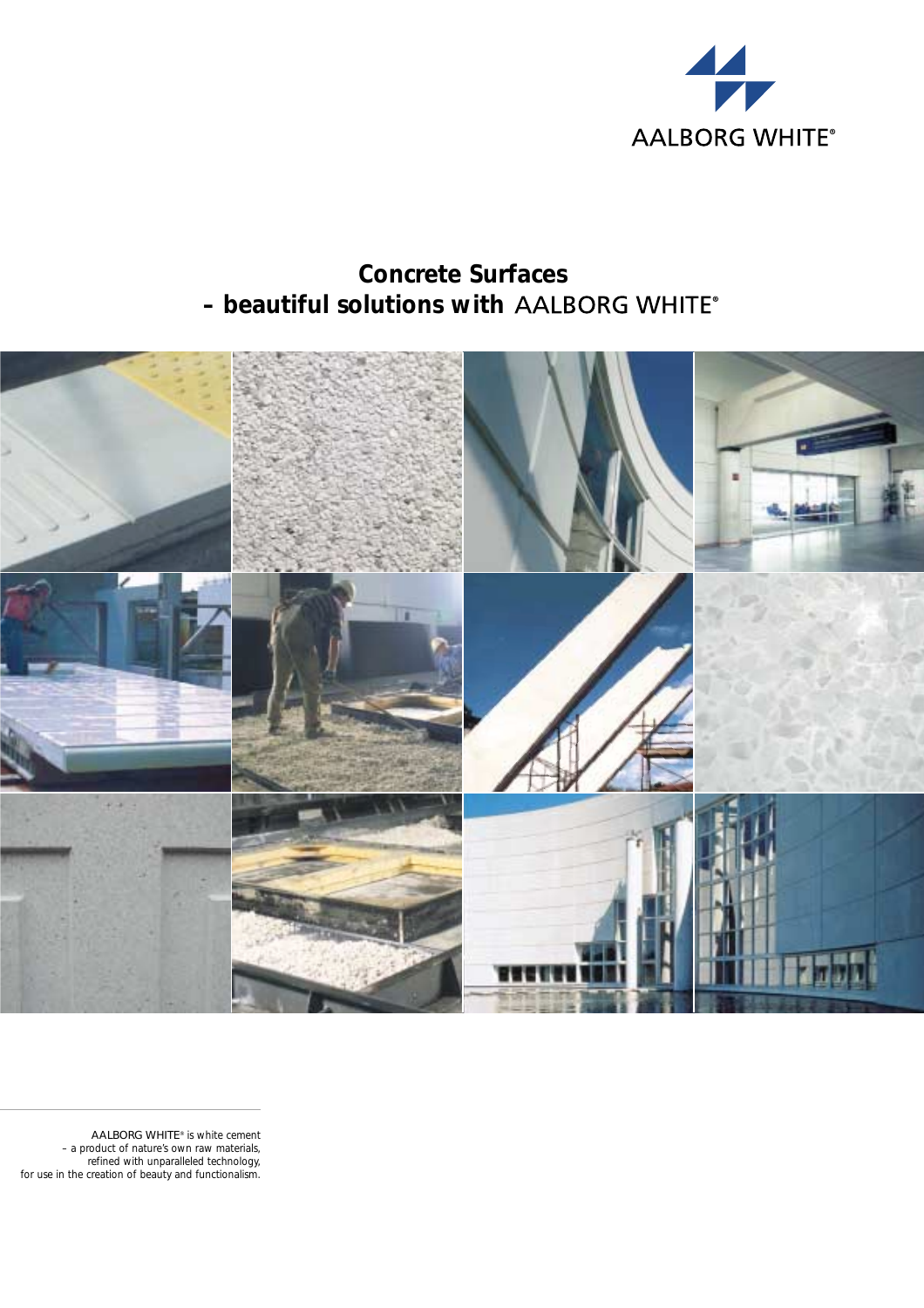# **Contents**

**Surface texture** 3 Untreated surfaces Treated surfaces Lightly treated surfaces

#### **Coloured concrete** 6

**Formwork technique** 8 Formwork oils Formwork materials

**Concrete production** 10 Concrete element facades Examples

#### **Concrete vibration** 12

**Treatment of concrete** 14 Formwork Plastic Sealing agents Theory

**Blotching...** 16 **Efflorescence** 

**– and discoloration** 17 Discoloration of concrete facades

#### **Pore formation** 18

**Environmental effects** 19 Dirtying Facade cleaning

*In describing concrete surfaces, this issue covers much ground – from pore-free surfaces on dividing wall elements to coloured and exposed facades. The demands in connection with surfaces in different colours and profiles thus depend to a large extent on the application.*

*"Concrete Surfaces" shows a number of surfacing possibilities offered by white and coloured concrete. It examines methods of finishing fresh and hardened concrete. Examples are given of selecting concrete recipes and production methods, including formwork technique, methods of compacting, and surface finishes. It also deals with blemishes and discoloration, pore formation and, finally, the environmental effects to which the completed concrete construction is exposed.*

*"Concrete Surfaces" is aimed primarily at architects, the concrete element industry, and contractors.*

# **Concrete surfaces – the natural solution**

Historical development shows that since the end of the 19th century, the use of concrete has progressed because it is mainly an inexpensive and flexible material able to solve constructional problems arising in heavy building work. This new material made it possible to undertake constructions such as large foundations, substantial fortifications, towers, etc. in a more economical way.

Concrete was originally seen primarily as a load-carrying material. Requirements concerning strength, durability and not least appearance were quite modest. If appearance or durability became important, the concrete was clad in natural stone, plastered, or treated in some other way. With the introduction of reinforced concrete (not least prestressed concrete), the understanding of the significance of the "w/c ratio", and with the use of air-entrained concrete, progress reached a point where consulting engineers and architects dared use concrete as a material in its own right where both appearance and strength were concerned.

It was the industrialisation of the concrete production process that – a form of architecture that relies heavily on the utilisation of the monolithic structure of cast-in-situ concrete buildings. Such buildings are now erected using certain numbers of prefabricated elements, including .<br>facade elements. It has thus become possible to put up buildings consisting of elegant forms with varying surface structures and colours.

If grey cement is used, the "natural" colour of the concrete normally becomes slightly cool grey. However, on closer inspection it can be seen that there are varying shades, in that there are local deviations in the general grey tone.

When looking at the causes of colour variation, it can be seen that the colour of concrete depends on the type of cement used and, to a not insignificant extent, on the colour of the filler used (filler is particles of less than 0.25 mm).

Alternating between cement types or cement dosage carries with it the risk of colour variations. A substantial step in achieving uniform colour tone is to replace part of the grey cement with AALBORG WHITE®. As regards



created interest in the material. New methods of construction meant that it became impossible to conceal concrete behind plaster or other materials.

Only after concrete producers and contractors had solved various problems did cast-in-situ concrete, which stood untreated after formwork removal, make its breakthrough

filler, natural sand can also vary. Filler material contributes to the colour of the concrete so that even small filler variations can result in quite large colour differences. For example, the use of filler from white marble, feldspar, etc. gives far greater colour uniformity and makes it easier to control the colour of the concrete.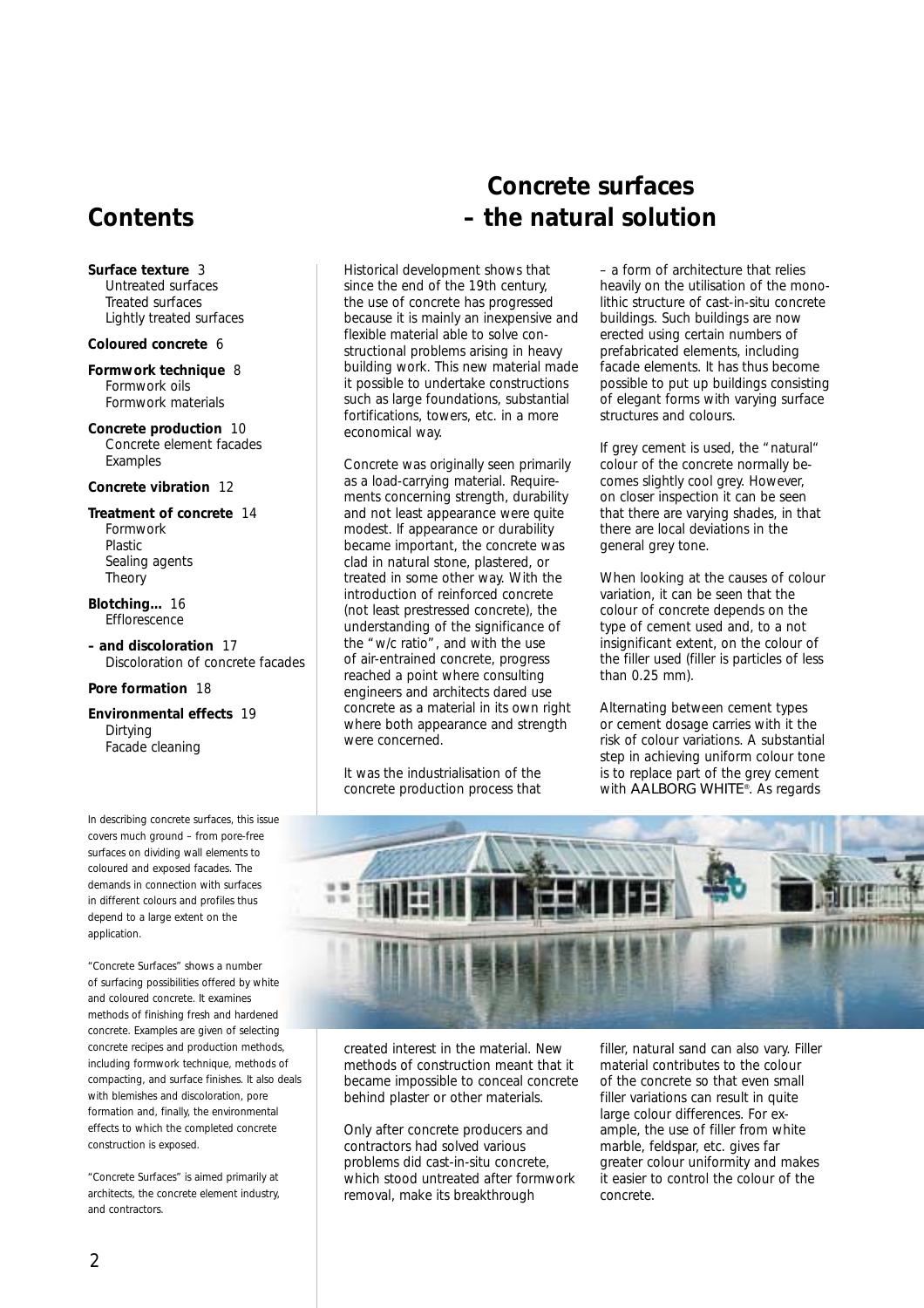

# **Surface texture**









Since concrete is a flexible, formable material it can be given almost any surface texture desired. The surface texture can be created in the fresh phase by profiling or similar methods, or in the hardening phase by machining or exposure of the coarse aggregate. An examination of architecture today shows clearly that many of the most elegant examples are buildings where the surface texture of concrete has played a large part in the design.

## **Untreated surfaces**

Characteristic of untreated concrete surfaces is that the outer cement paste is not removed and helps in creating an impression of the formwork surface.

The simplest way of profiling such a surface is through the use of unplaned planks. It is wise to be careful when selecting shuttering boards to make sure that they have all been subjected to the same storage conditions, and most important of all, to make sure that they are all neutralised as far as sugar content is concerned. Boards should only be reused a limited number of times in order to ensure that the unplaned surface texture is preserved.

A special phenomenon when casting untreated surfaces is the formation of pores. These arise because air clings to the surface during vibration. The number and size of pores is closely connected to the composition of the concrete. In particular, water content, formwork surfaces, formwork oil and vibration method have an influence. The best result is obtained by using easily worked concrete, e.g. using air entraining agents and various plasticisers so that the water



content is held at a suitable low level. Additionally, it is important to use good formwork oil or wax.

Experience shows that an absorbent and not too tightly sealed formwork gives the least number of pores resulting from air. Narrow unplaned boards make ideal formwork material when a minimum number of surface pores is desirable.

A special effect can also be achieved by using sand-blasted or flame-cleaned wooden shuttering. These processes bring out the grain of the wood in the form of soft curves in the surface of the concrete. If the wish is for surfaces with the distinctively coarse texture of wooden formwork on all facades, it is advantageous to manufacture the formwork using artificial rubber moulded over a wooden matrix. A coarser surface texture can also be obtained by laying matrixes of different materials in the formwork, such as rubber, PVC, polystyrol, etc.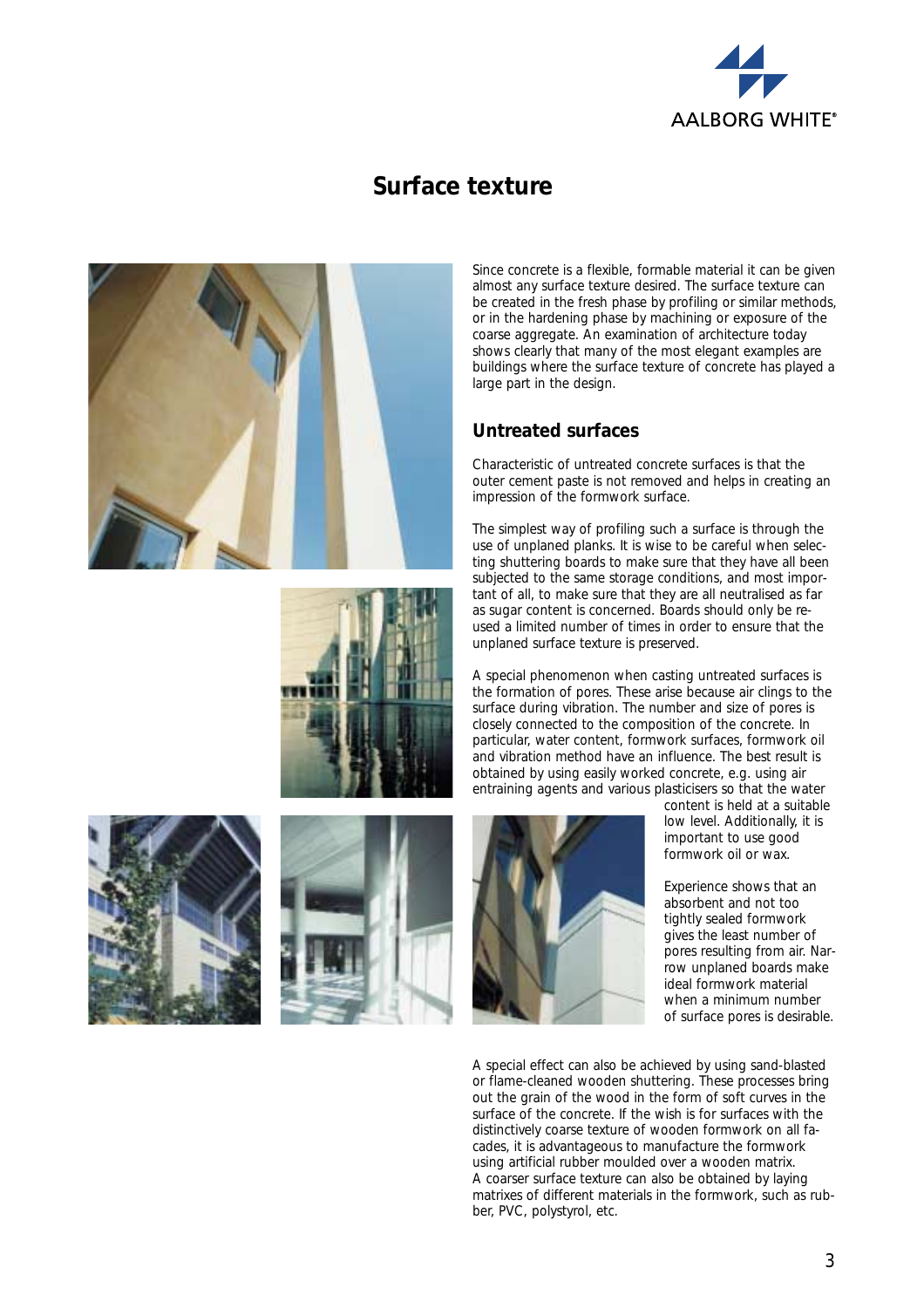## **Surface textures**

## **Treated surfaces**

Removal of the outer cement paste on concrete surfaces gives better control of the many aesthetic problems connected with untreated surfaces. It also provides the possibility of varying the colour and texture of concrete surfaces.

**Exposure by retardation.** Washing unset concrete exposes the coarse aggregate in the surface. This process is performed on elements being cast with the visible side upwards. If retarder is applied to the formwork side, the most usual method, the facade part is cast towards the formwork. Concrete surface setting is thus retarded until the formwork is removed. Washing to expose the concrete is then possible. In both cases, the process combines brushing and water flushing.

Exposure is normally only used in connection with concrete elements. In principle, an exposed concrete surface resembles a sand-blasted one, but the exposure goes deeper and the aggregate retains its natural brilliance. The composition of concrete which is to be exposed more or less follows the same lines as that of concrete for sand-blasting.

The typical aggregate content of concrete is 70%, often with quite large steps in particle size. Depending on the grain shape (cubic/flat) there will be a difference in aggregate layering either on vertical or horizontal cast surfaces.

It should be remembered that like most chemical processes, retardation is very temperature-sensitive. Also, retarder should not be applied to formwork in low temperatures. It is



*Exposed surface with Hardeberga granite.*



*Exposed surface with fine pebble gravel 16/32.*

important to test retarder to make sure that it is suitable for the conditions in which it will be used when final casting takes place.

The retarder should also be tested in relation to the material of the formwork being used. The absorption properties of such materials can have a significant effect on retardation depth. When using wooden formwork for the first time, it can be necessary to apply the retarder twice.

During final brushing and flushing, it must be remembered

that the penetration depth also depends to a certain extent on how much power is used.

Treatment must be completely finished in one operation without stopping. A final mild acid etching can be applied a few days after exposure if the cement slurry has diminished the brilliance and colour of the exposed aggregate.

**Exposure by mild acid etching.** Mild acid etching of plane or profiled surfaces the day after casting will remove cement paste. It is important to thoroughly wet the surfaces with water before acid etching to prevent the surface from absorbing hydrochloric acid. Acid etching is usually performed using a 1:10 acid solution (30% commercial hydrochloric acid). After acid etching, the surface must be thoroughly flushed with water. Normally, this form of treatment only exposes the sand grains.

**Grinding** is a surface treatment method normally used for terrazzo floors in bathrooms, on stair elements, or on terrazzo tiles. The method has also been adopted for use on facade elements. If a terrazzo surface is required, it is best to carry out machining work at a factory used to dealing with horizontal grinding. There is however another method merely consisting of grinding away the top layer of cement paste. This gives the same result as acid etching. Grinding should normally be carried out after 3-4 days' hardening time, otherwise there is a risk of tearing aggregate out of the concrete. In planning such work, it is imperative to take account of the fact that the grinding process necessitates the provision of a drain to take away the large amount of water involved. It is also important to use aggregate that is suitable for grinding (marble, granite, etc.).





*Exposed and acid-etched surface with Lahn quartz 5/8 (German aggregate).*

*Polished, acid-etched and exposed surface with Glen Sanda 4/8 (Scottish aggregate).*

**Sand blasting** wears away the concrete surface and is used especially for the treatment of cast-in-situ concrete. The object is to wear away the cement paste on the surface so that the aggregate and coarse sand grains are left in a relatively uniform texture. With sand blasting, the natural colour of the surface becomes slightly greyish or mat.

Like grinding, sand blasting requires a reasonably uniform concrete surface strength, otherwise it will tear out sand grains and aggregate. If sand blasting is used too late, the result will either be poor or the cost will be too high be-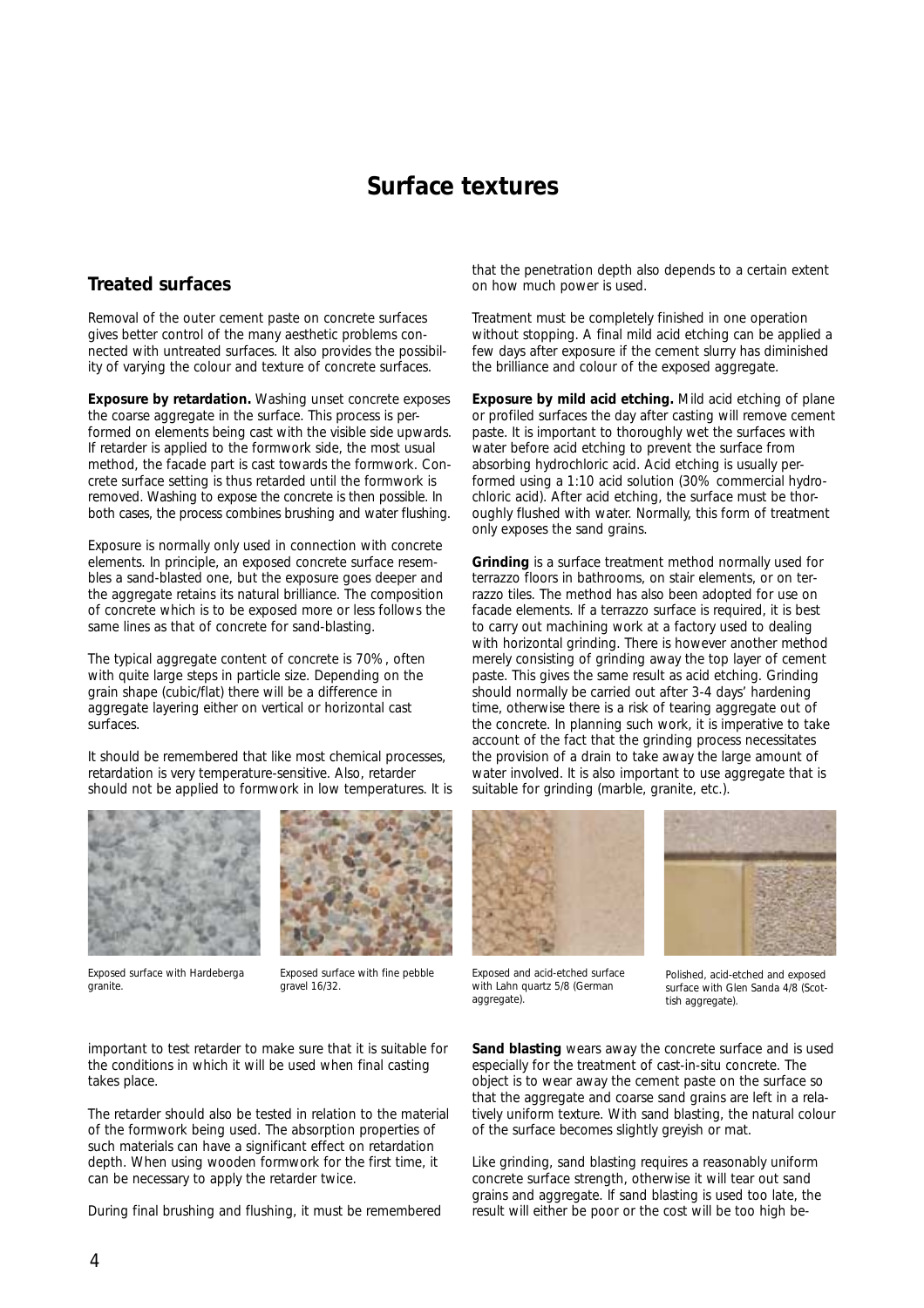

# **– give life to the concrete**

cause of the time needed to treat thoroughly hardened concrete. Dry sand blasting develops large quantities of dust and involved personnel must use masks or special equipment.

If sand blasting is to result in a relatively coarse texture, it is an advantage to use gab-graded grading based on coarse aggreate fractions 8-20 mm. When cast-in-situ concrete is involved, the vibrator poker must not come too close to the visible surface, otherwise the movements of the concrete around the vibrator poker might easily lead to patches with reduced amounts of aggregate.

As previously mentioned, sand blasting must be performed at a time when the strength of the concrete has not developed too far, therefore formwork should be removed relatively early. The careful planning and control of hardening conditions are therefore necessary.

**Hammering and pick chiselling.** This is a relatively expensive finishing method.

In hammering it is most common to use a pneumatic bush hammer. Depth penetration with this method is fairly modest, which means that casting blemishes, etc. cannot be completely concealed by the surface treatment. To facilitate this kind of treatment, formwork should contain the fewest possible joints. Plywood is suitable, for example.

A stronger effect can be achieved with a pick chisel bit. Surfaces become coarser and in general the appearance is more uniform, i.e. a more monolithic overall effect when used on cast-in-situ concrete. Normally the intention is to create an appearance similar to that of split granite. It is therefore an



*Polished and acid-etched surface with lysite.*



*White concrete with exposed calcined flint.*

engaged for the task. Because of the relatively large depth of material removal, a skilled stonemason can only deal with about 3 m<sup>2</sup> surface per day.

A further factor is that sharp lines are very difficult to achieve. Thus, beams and column edges will appear a little uneven. This is why such treatment is often reserved for surfaces that are to be framed with smooth-cast concrete, so that all corners and edges can be left untreated. Hammering and especially chiselling require strong concrete and should not be started until a hardening time of about 14 days has elapsed.

Hammering and chiselling are normally only used for cast-insitu concrete.

## **Lightly treated surfaces**

A special way of finishing the surface is to treat the fresh concrete where, for example, the concrete element is cast with the facade upwards. Good effects can be obtained by brooming, felt floating, rolling, scouring with wood or sacking, etc. These forms of treatment all involve retaining most of the surface slurry and giving the surface a special texture. The effects produced can be enhanced by varying the steps in particle size when making up the concrete.

In general, these surface treatments must resemble the outcome of chance, but must at the same time have a uniform appearance, i.e. the process demands skill. The treatment must be commenced immediately after casting and is therefore conditional on there being no water segregation





*Exposed, polished and acid-etched surface with Blauschwartz (7/15 (German aggregate).*

*Acid-etched surface with Bayergrün 10/20 (German aggregate).*

(bleeding). The treatment must not be confused with cement washing or applying an extra layer of cement slurry. On the contrary, it removes superfluous water and leaves a relatively uniform cement paste in an appropriately thin layer.

A further and highly important rule is that each time the treatment is used, it must be applied at the same time in the concrete hardening process. Variations in "uniformity" will result if this rule is not observed.

advantage to use granite in the aggregate when making up this type of concrete.

Account must be taken of the fact that hammering and especially chiselling remove substantial amounts of material (with chiselling up to 2-3 cm). Other considerations arise: final treatment in relation to the position of reinforcement rods, determination of covering layer thickness. Chiselling is work for stonemasons; skilled craftsmen should therefore be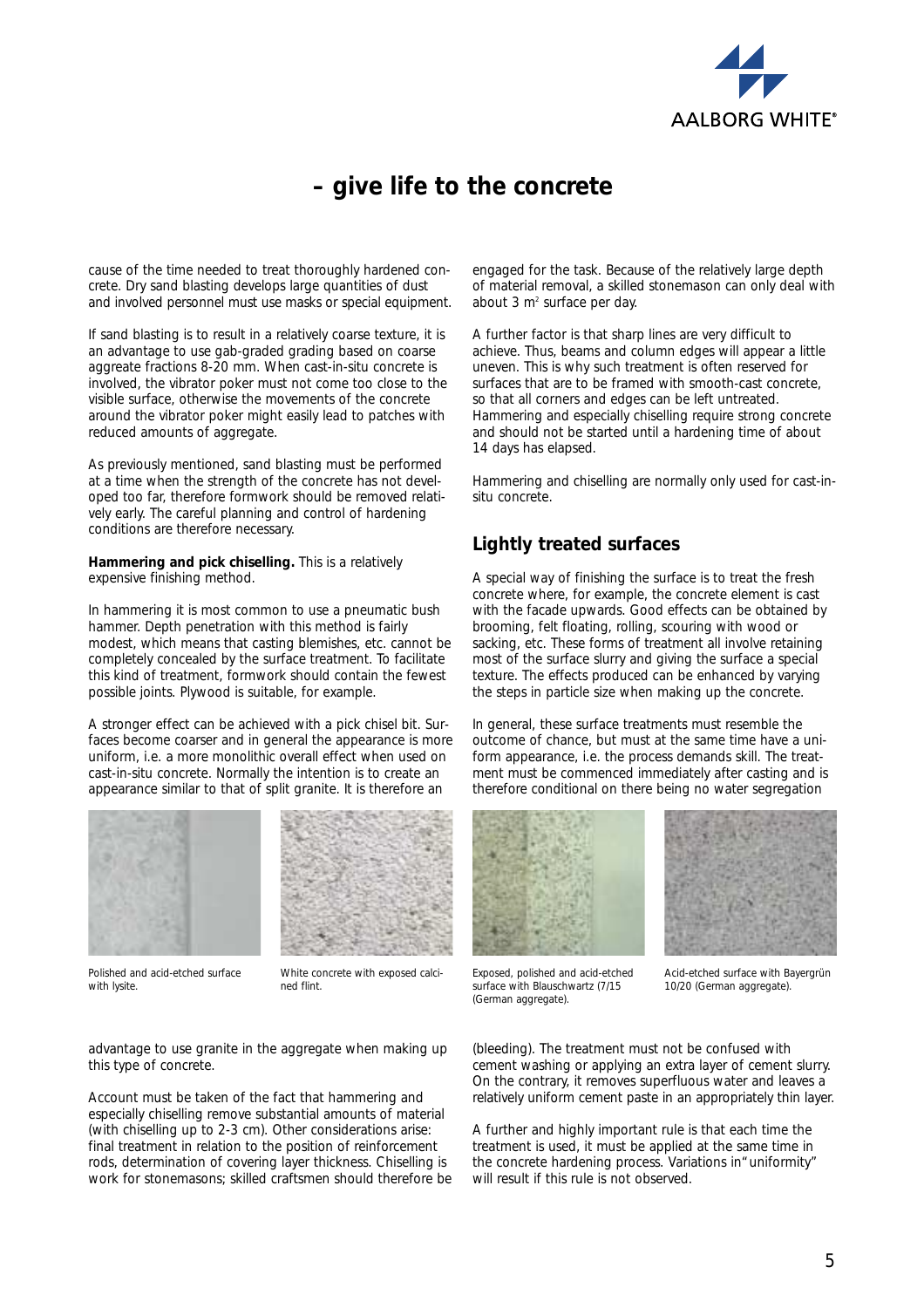## **Coloured concrete**

In recent years architects have shown much interest in the use of coloured concrete, whether for facades, paved areas, or roof tiles. The desired architectural effects have been achieved by using pigments or aggregates, or combinations of these materials.

All pigments are not equally suitable for producing coloured concrete. Here, special requirements apply and pigments must be lime-proof, light-fast, and alkali and weather-resistant. Previously, the pigments used were mainly natural mineral pigments complete with their impurities and colour variations. The pigments used today are synthetic, inorganic substances of well-controlled uniformity as far as colour and reflectivity are concerned. There are a number of pigments that cannot be used – concrete is strongly basic and as such is able to break down some of them. If concrete is mixed using a pigment that is not lime-proof and light-fast, there is a risk of the resulting surface not being the correct colour.

Furthermore, pigments must not be used if they contain substances that might impair the strength and hardening properties of the concrete.

The colouring process normally involves pigments that colour the concrete right through. Clean, pure colour tones can often be obtained by using AALBORG WHITE® as the basis, possibly with coloured aggregate. It is also important to ensure uniform filler. It is best to make sure that the constituent materials used in producing coloured concrete have a colour as close as possible to the colour required. Difficulties can arise if there are large colour variations in aggregates, especially when the construction has been exposed to normal wear. Initially, the outer layer of coloured cement paste covers all aggregate particles, but will in time be worn away – thus allowing the colour of the aggregate material itself to become dominant. This condition will, primarily, concern those engaged in paving.

It is seldom possible to obtain aggregate in precisely the colour required. This might not be necessary anyway, but there must be no sharp contrasts; the amount of reflected light being the most important factor. Here the "grey scale" can help in selecting suitable materials, in that it provides a basis of comparison in determining how much light the individual colours actually reflect.

For financial reasons, the use of coloured concrete (especially in sandwich facades) is limited





*Colour intensity depending on dosage quantity with associated colour shade scale.* 

to facings. This is not normally the case in tiling and paving work. In paving, the production conditions are the same as for homogeneous coloured concrete. With modern block machines it is however possible to produce paving stones with coloured facing on ordinary grey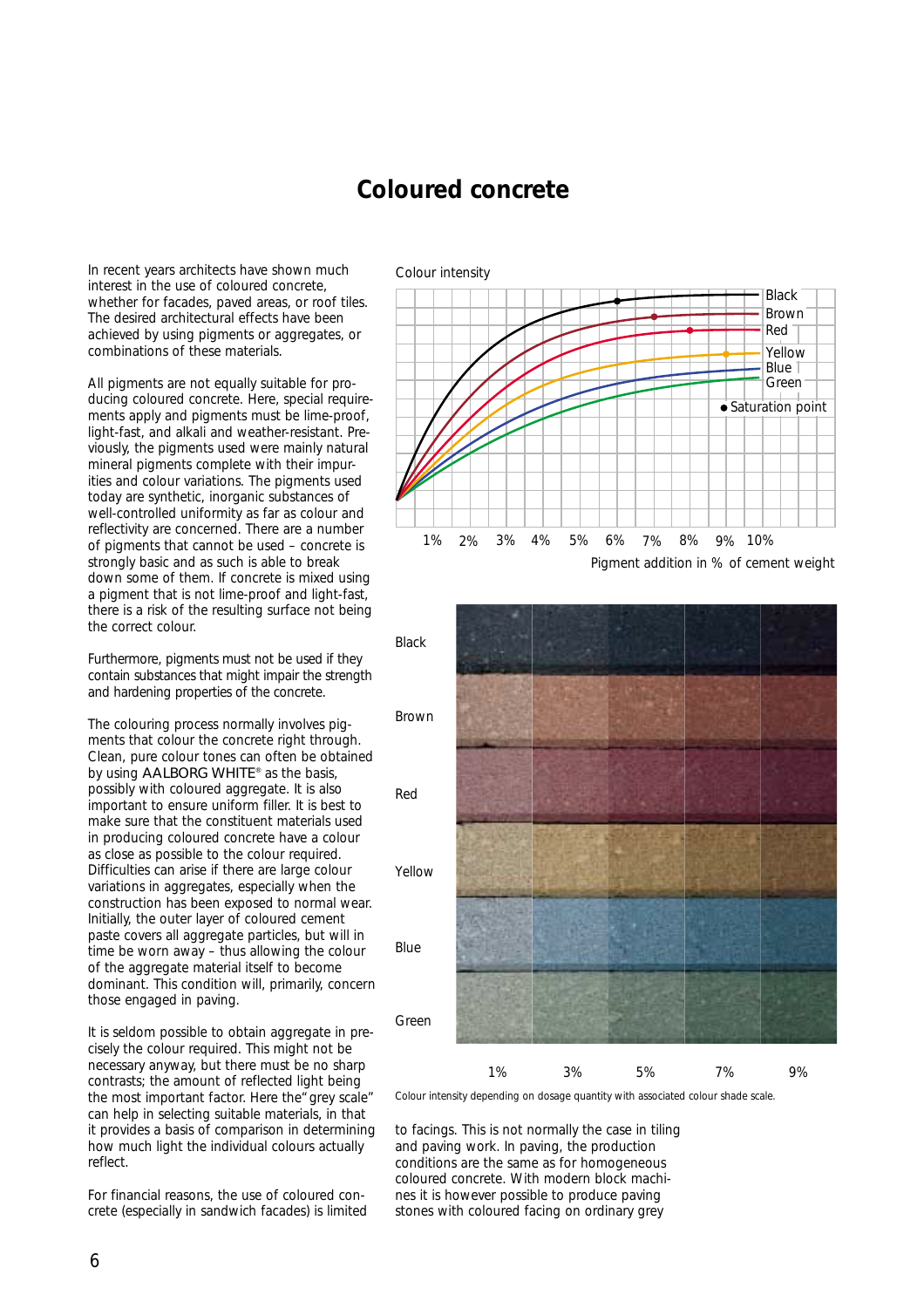



*Dependence of colour shade on w/c number for* AALBORG WHITE®*.*

concrete backing. Most used are black, red, yellow and brown pigments based on synthetic iron oxides. Water-repellent substances can be added to coloured concrete for facades and paving. Examples are zinc stearates in powder or liquid form. The dosage is about 0.3-0.4% of cement weight. An advantage of using such substances is that they reduce the tendency towards efflorescence. The stearates also give improved workability and lower water absorption. The risk of algae growth is also eliminated, for algae spores are not compatible with zinc combinations.

The use of yellow iron oxides means increased water requirement because the colour particles are needle-formed. The water does not become bound by the oxides, therefore the increase in water requirement necessitates increased cement content in order to maintain the required w/c ratio.

Figure 1 shows the pigment dosage quantities necessary for creating a required shade of colour. Figure 2 is an overview of choices of pigment combinations in relation to white base cements.

The degree of pigmentation is dependent on the shade of colour required.

The following practical guidelines can be used:

- For light colouring, i.e. pastel colour based on AALBORG WHITE®, for example, 1-2 kg pigment per 100 kg cement.
- For middle colouring, 3-5 kg pigment per 100 kg cement.
- For strong colouring, dosage is 6-8 kg pigment per 100 kg cement.

When using black or brown pigments, dosing is the same as for light colouring; for yellow and especially blue pigments the figures for strong colouring apply; for red-pigmented concrete the middle colouring figures. With 8-10 kg pigment per 100 kg cement, no extra colour effect can be expected.

In general, the tolerances on dosages of the constituents used in coloured concrete lie within  $\pm 5\%$ .

In connection with dosing ratios, differences can arise depending on whether pigment is added in powder or liquid form.

The dosing sequence of constituents, including pigments, has great significance in obtaining uniformity in the finished, coloured concrete surface. In this way, streaks or "comet tracks" as they are sometimes called, and the lumping of cement paste and pigments can be avoided. The combinations are given in the table below.

|                                                                                    |                        | Mixing sequence              | Cement<br>lumps        | Pigment<br>lumps             |                  |                     |                      |                      |  |
|------------------------------------------------------------------------------------|------------------------|------------------------------|------------------------|------------------------------|------------------|---------------------|----------------------|----------------------|--|
| 1                                                                                  | $\overline{2}$         |                              |                        | 3                            |                  | $\overline{4}$      | Σ                    | Σ                    |  |
| sand<br>sand                                                                       | $\ddot{}$              | + pigment + cement<br>slurry |                        | + cement                     | $+$<br>$+$       | water<br>water      | $\overline{0}$<br>10 | 12<br>$\overline{0}$ |  |
| sand<br>sand                                                                       | $\ddot{}$<br>$\ddot{}$ | cement                       | $\boldsymbol{+}$       | cement + pigment +<br>slurry | $\boldsymbol{+}$ | water<br>water      | 3<br>$\overline{4}$  | 36<br>124            |  |
| sand<br>sand                                                                       | $+$<br>$+$             | water<br>water               | $\overline{+}$         | + pigment + cement<br>slurry | $+$              | cement              | $\overline{4}$<br>8  | 11<br>$\overline{0}$ |  |
| sand<br>sand                                                                       | $+$<br>$+$             | cement<br>cement             | $\ddot{}$<br>$\ddot{}$ | water<br>water               | $\ddot{}$        | + pigment<br>slurry | 3<br>21              | 8<br>27              |  |
| sand<br>sand                                                                       | $+$<br>$+$             | water<br>water               | $+$<br>$\ddot{}$       | cement<br>cement             | $\overline{+}$   | + pigment<br>slurry | 12<br>5              | 8<br>145             |  |
| sand<br>sand                                                                       | $\ddot{}$              | + pigment +<br>slurry        | $\ddot{}$              | water<br>water               | $+$<br>$+$       | cement<br>cement    | 10<br>0              | 0<br>0               |  |
| sand/pigment/cement/water*<br>200<br>200<br>sand/slurry/cement/water*<br>64<br>136 |                        |                              |                        |                              |                  |                     |                      |                      |  |
| *All constituents added simultaneously.<br>Miracture, Donniver Zullee              |                        |                              |                        |                              |                  |                     |                      |                      |  |

Mixer type: Panmixer, Zyklos

Mixing time: 1+2 = 15 s, 1+2+3 = 30 s, 1+2+3+4 = 60 s Moisture content: 8%

*Pigment and cement dispersal depending on the order in which (sequence) they are fed into the mixer.*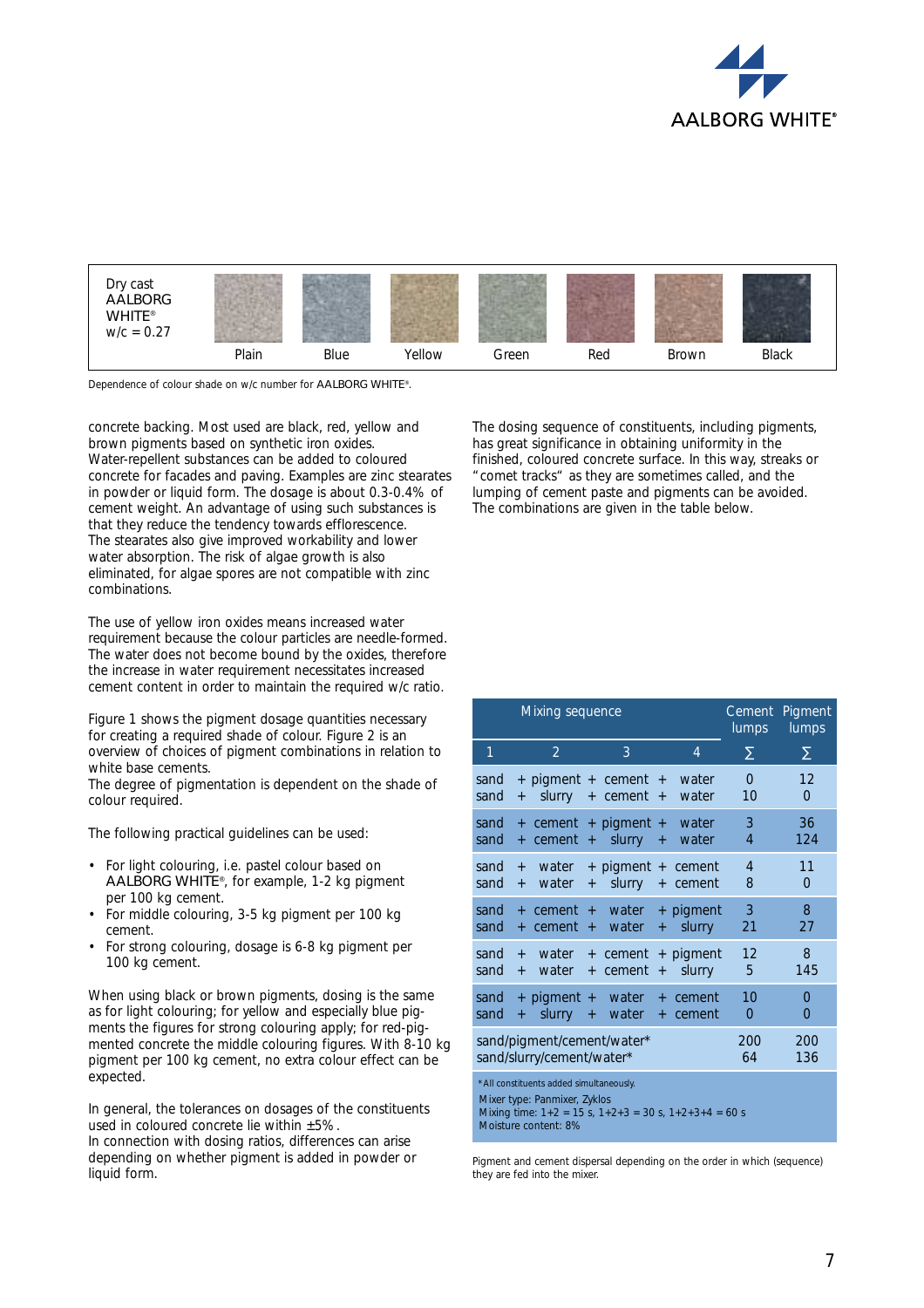## **Formwork technique**

### **Formwork oils**

It is difficult to select the most suitable formwork oil beforehand. Therefore it is always important to try out formwork oil on one or two test casts and in this way find the best oil. Much difficulty can be saved by choosing a formwork oil for the particular work in hand. One job might be different from another and it must be remembered that different formwork often has to be chosen. An oil that has proved very satisfactory for one job, will not necessarily be satisfactory for other jobs. The selected formwork oil must be able to work together with the matrixes involved. Some will dissolve or rot the matrixes.

The following requirements must be met by the formwork oil:

- Frost-free storage before use.
- Easy formwork stripping, i.e. good release capacity.
- No pore formation in or discoloration of the concrete.
- Easy formwork cleaning, i.e. minimum slurry residue on formwork surfaces.
- No retardation of concrete surface (dusty surface).
- Rust protection of formwork (steel), i.e. on stripping, the side that has been in contact with the concrete must be free of rust.
- The formwork oil must not be hazardous to personnel and must therefore meet working environment legislation.

#### **Pure mineral oils**

These are oils containing no additives whatsoever, neither to make application easier nor to make the oil emulsify in water. Provided the oil is light in colour, it will not discolour the concrete surface and only slightly affect the hardening characteristics of the concrete. However, these oils can increase the number of pores and even though the oil is suitable for the surface, it can subsequently cause blotching.

#### **Pure mineral oils with additives**

Additives producing chemical effects. These are substances (acids) added to mineral oil, which react with the alkalis in the concrete and usually produce lime soaps. Because this is a chemical bond, the result is often a very strong carrying oil film that means only a minimum amount of oil is necessary. It is important to use the correct dosing, typically around 1/3 of the quantity of formwork oils traditionally used. If too much oil is used, the chemical reaction will lead to

softening of the concrete surface. These oils can be improved by the use of other additives, e.g. rust inhibitor.

The oils normally remain undamaged by frost and if the formwork is erected in a humid environment the chemical effect of these oils can be supplemented by additives that repel water, i.e. oil can be applied to a wet form without prior drying off. The oil repels the water by penetrating under it and adhering to the formwork. The use of the additives just mentioned makes these formwork oils particularly suitable as cleaning .<br>agents

#### **Additives with physical effects**

Formwork oils containing these additives, also known as emulsions or "oil-in-water emulsions", can in principle be considered as an improvement on pure mineral oils, in that they give better adherence between formwork surface and oil film, which in turn means a stable and coherent oil film. These oils can usually be used without thinning. That is to say,



*Wooden formwork.*

In practice, formwork oils can be categorised into the following main groups:

their primary task is to emulsify the water forced out to the oil film when the concrete is being cast. However, a distinction ought to be made between the use of plastic concrete and earth-moist concrete. When using the formwork oil where earth-moist concrete is cast, it is usually necessary to further emulsify it with water before it is used. Such dry concrete does not release moisture along the form-work surface, whereas plastic concrete does.

#### **Formwork oil paste – wax**

Because of its consistency, wax is usually difficult to apply. It requires very comprehensive and lengthy rubbing in, but in return ensures a very thin and uniform wax film that is beneficial in all respects. The use of wax enables the production of exceptionally smooth surfaces, largely without pores.

#### **Synthetic oils**

As a rule, synthetic oils are based on a combination of synthetic ester oils and water. Here, synthetic vegetable oil is to be understood as vegetable oil artificially produced. During production, the vegetable oil is chemically treated to eliminate the limitations which it would otherwise have when applied to concrete formwork. It is a stable formwork oil which unlike ordinary vegetable oil does not easily become rancid and react with the concrete.

Synthetic oils are much easier to break down than mineral-oil-based products. They have low viscosity, they are easy to apply and they do not give off odour. They also have slight retardation characteristics. Generally, these oils remain usable for up to 6 months. They can thus be used under winter conditions and when warm concrete is poured. The oils should be stored in normal temperatures. Synthetic oils can be applied to formwork in the normal way. i.e. mainly as a thin, sprayed-on film. After application, the surface must not be touched. The combination of water and oil improves the concrete surface finish; to a large extent it will be free of pores. The use of super-plasticisers in the concrete gives further benefit. These oils do not lead to discoloration when, for example, white or coloured concrete is used.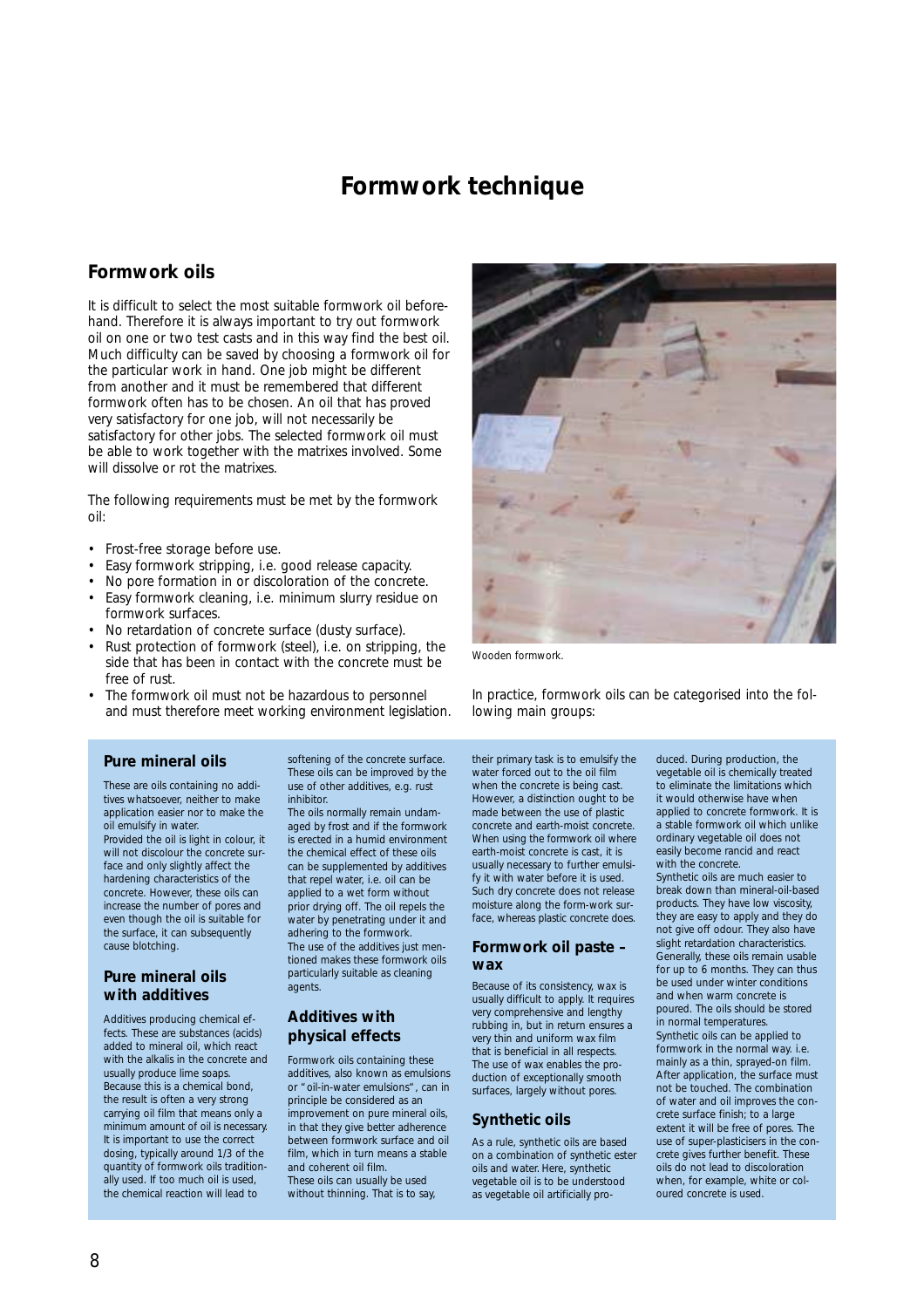

## **Application of formwork oils**

Formwork oil must be applied as a thin film, but to ensure the best release characteristics the film must be unbroken and the formwork clean. The method of application must also be correct, e.g. manual or machine spraying, brooming with a soft broom, sprinkling and spreading by rubbing, or application by oil-soaked cloth.

In most cases superfluous oil must be removed. There can be wide variations in covering capacity, but 1 litre of oil can normally be expected to cover about  $30-80$  m<sup>2</sup>.

Application is largely unrelated to formwork material, but the method of application will depend on the type of oil used. Pure oil can be applied using all the methods named, whereas emulsions are best applied by brooming or rubbing, wax only by rubbing.

Where exposure is concerned, pure mineral oil is used prior to the application of retarder. It is important that the oil be dried off after application. Thick films of oil often make it difficult to control retarder application. Where exposed facades are combined with smooth-cast facade sections, synthetic oils are used to avoid air pore formation.



## **Formwork materials**

The two most common faults in concrete surfaces, discoloration and pores, arise to a large extent from the absorption capacity of formwork material. The number of pores decreases concurrently with any increase in formwork surface absorption capacity, and at the same time the concrete becomes darker.

Only a few surface pores will appear in those cases where a relatively high surface pressure forces free air and water pores upwards.

Wooden formwork. Formwork in wood or plywood varies widely in absorption capacity. Used correctly however, formwork oils will counter the associated difficulties. All new wood can be lacquered twice with a 24-hour interval between applications or, prior to use, oil can be applied two or three times at 48 hour intervals.

The object is to fill the pores in the wood throughout the more absorbent areas and thereby ensure more uniform porosity. When treating wood in this way, the oil must be applied copiously and superfluous oil removed so that the formwork is saturated before the material is used. Then, when the material is used subse-

*Steel formwork.*

In addition to the above, there are a few relevant factors that can have an influence on concrete surface quality:

- 1. The physical and chemical properties of formwork oil:
- Lubrication properties (release capacity).
- Emulsification characteristics (rust spots).
- 2. Concrete type: Cement content and content of fine materials that in general affect concrete surface quality.
- 3. Concrete consistency, workability and tendency to bleed, which all affect concrete surface quality.
- 4. Vibration and deposition of concrete.

Further factors having an effect on concrete surface quality must also be taken into account:

- 1. Oil film thickness and possibly age, i.e. some oils oxidise quickly.
- 2. Temperature variations during the period in which the oil must remain effective.
- 3. Formwork type. Here, the geometry and material play a role.
- 4. Direction of casting: horizontal and vertical surfaces. There is a risk of streaks with air pores appearing in vertical surfaces.

quently, only a thin film of oil need be applied from casting to casting. During weather which subjects the wood to severe drying out, it is often necessary to apply extra coats of oil in order to prevent formwork shrinkage.

Steel formwork will as a rule tend to produce a lighter shade of concrete surface, in that no absorption takes place and the w/c ratio is thus higher at the surface.

If the concrete has a tendency to bleed, consideration must be given to a third factor that can give rise to unfortunate surface problems, i.e. rust. The risk of rust on formwork and consequent concrete surface discoloration is of course increased by bleeding. Mineral oils with additives can reduce the tendency, and reduce the number of pores.

Plastic formwork. Different types of plastic formwork are used, but the omission of formwork oil is not recommended. Gradually, as the formwork is used repeatedly, the concrete surfaces produced will change. Wear takes place every time the formwork surface is cleaned, and cement slurry adheres to the formwork.

There are other formwork materials, two examples being rubber and expanded polystyrene. Mineral-based oils cannot be used here since they react with the formwork material; special products are necessary.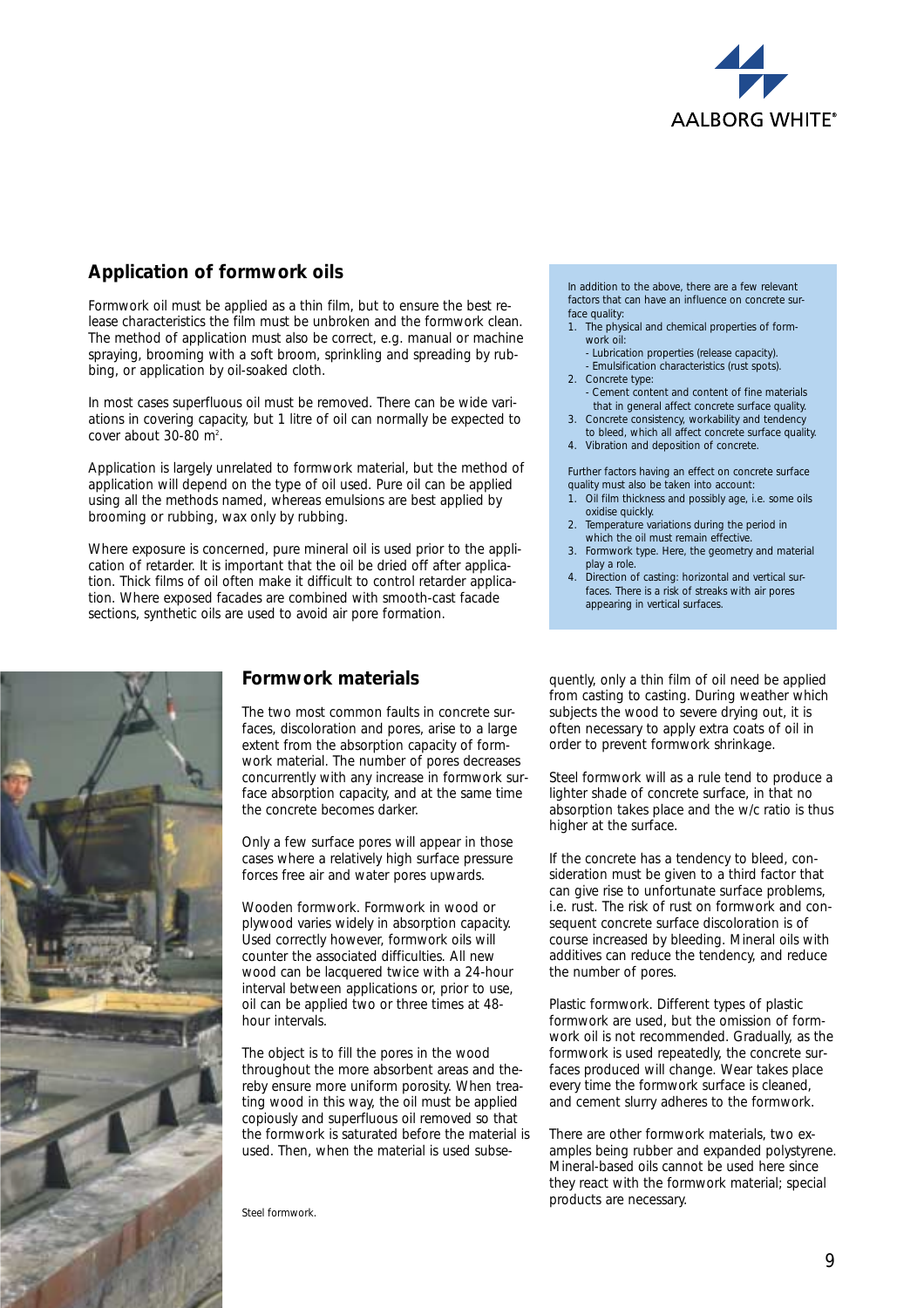# **Concrete production**

## **Concrete production**

The production of high-quality, strong and durable concrete which at the same time has the desired surface texture, is conditional on the correct utilisation of the properties of its constituents. This can be ensured by using an appropriately combined grain curve and concrete composition.

As the following proposals show, concrete recipes for different surfaces (including the choice of texture and profiling) are largely based on experience. In general, the underlying principles for working out the grain curve and concrete composition are the normal guidelines.

In determining aggregate composition, it is important when making up facade concrete – whether for smooth-cast

surfaces or exposed surfaces – to keep to the narrow tolerance limits of the combined grain curve. Experience shows the advantages of setting up guidelines that will ensure good control of the grain curve. For example, it is recommended that a tolerance of  $\pm 5\%$  be applied to screen meshes of 1/4 mm and 4 mm, and to the mesh corresponding to half the value of the selected maximum grain size. If this is 16 mm for example, the tolerance for 8 mm screen mesh applies. See also the examples of aggregate composition.

The keywords and values used in the following proposed concrete recipes are based on experience gained in surface technique. The illustrations showing the build-up of front panels in facade elements and for matrixes must be considered as examples of how such work is carried out.

### **Concrete element facades**













*Polished*

## **Concrete composition**

| <b>Surface</b>                          | Grading                                    | Cement type        | Cement<br>kg/m <sup>3</sup> | Fine aggregate<br>kg/m <sup>3</sup> | Coarse<br>aggregate | Fine/<br>coarse | Admixtures                                         | w/c <sub>max</sub> |
|-----------------------------------------|--------------------------------------------|--------------------|-----------------------------|-------------------------------------|---------------------|-----------------|----------------------------------------------------|--------------------|
| <b>Exposed</b>                          | Gap<br>graded                              | Rapid<br>hardening | 330-350                     | 400-500                             | 1350-1450           | 25-75%          | <b>WRA</b><br><b>HRWRA</b><br>colour<br>$(AEA)^*$  | 0.55               |
| Smooth,<br>moulded                      | Even<br>tendency<br>to small<br>sand humps | Rapid<br>hardening | 330-350                     | 650-800                             | 1000-1150           | 40-60%          | <b>WRA</b><br><b>AEA</b><br><b>HRWRA</b><br>colour | 0.55               |
| <b>Profiled</b>                         | Even<br>tendency<br>to small<br>sand humps | Rapid<br>hardening | 330-350                     | 650-800                             | 1000-1150           | 40-60%          | <b>WRA</b><br><b>AEA</b><br><b>HRWRA</b><br>colour | 0.55               |
| Smooth,<br>profiled,<br>acid-<br>etched | Even<br>tendency<br>to small<br>sand humps | Rapid<br>hardening | 330-350                     | 650-800                             | 1000-1150           | 40-60%          | <b>WRA</b><br><b>AEA</b><br><b>HRWRA</b><br>colour | 0.55               |

\* It can however be quite difficult to mix air in exposed concrete, because of its composition.

 $=$  Water reducing agent

HRWRA = High range water reducing agent<br>AEA = Air entraining agent

= Air entraining agent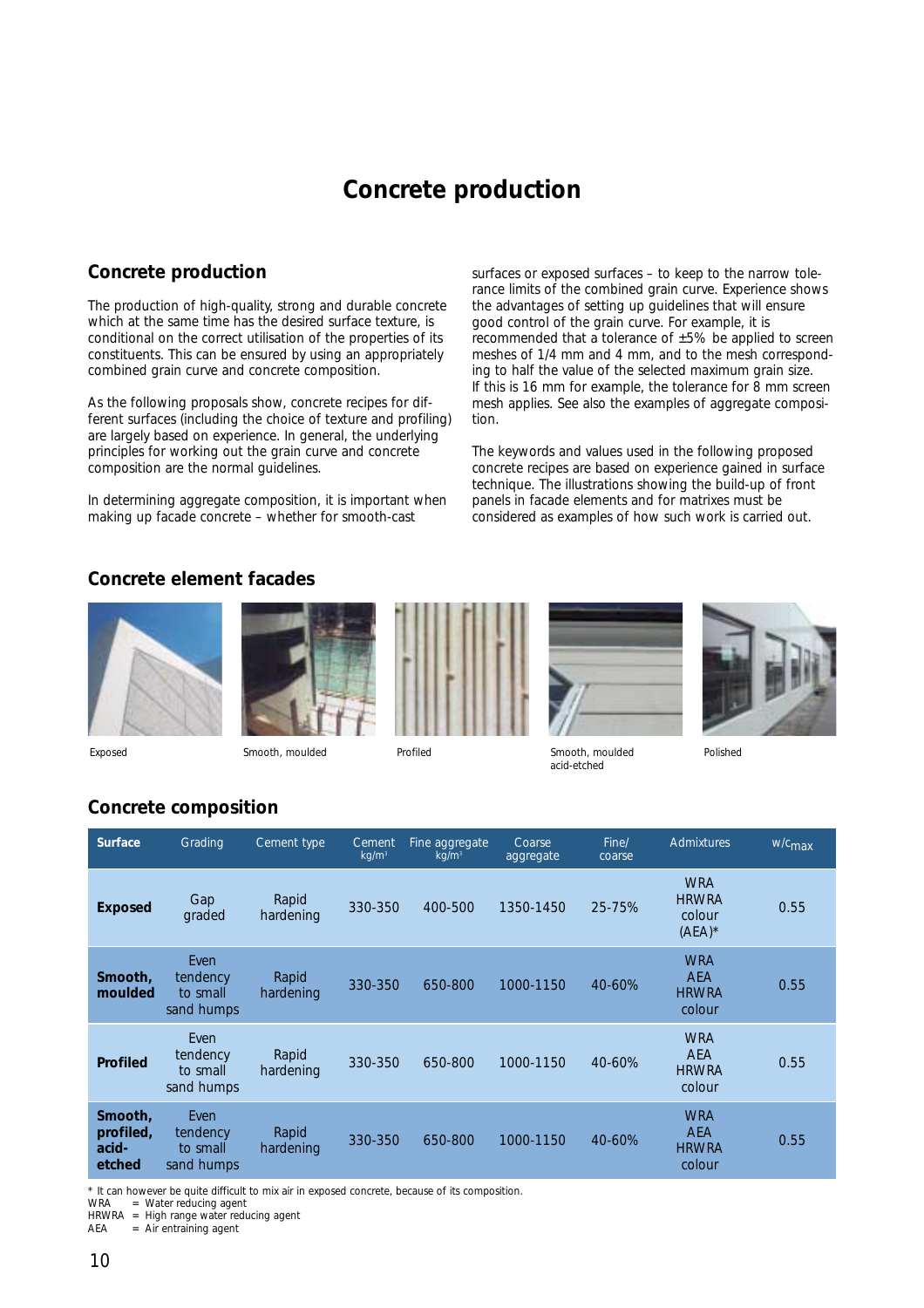

## **Examples**

#### **Exposed surfaces**

#### **Exposure**

Chemical retardation of cement paste in the concrete surface.

#### **Other methods**

Sand in the form, washing fresh concrete, positive casting.



#### Screening diagram Screen mesh in mm 0.125 0.25 0.5 1 2 4 8 16 32 64 100 90 80 20  $30$ 40 50 60 70 Coarse Aggregate content approx. 1400-1450 kg/m3

Fine/coarse: 25/75%

**Combined grading for "exposed concrete"**

0.125 0.25 0.5 1 2 4 8 16 32 64

filler fine coarse aggregate

 $d_{0,25}$ - $d_{4}$ - $d_{1/2}$  max:  $\pm$  5%

10

 $\Omega$ 

Screening diagram

#### **Smooth cast**

Smooth casting imposes heavy demands on formwork, on vibration, and makes repair work difficult. The surface is vulnerable and has a tendency to crack because of the increased w/c ratio in the cement paste in contact with the formwork.

#### **Profiled concrete**

Stamping the upside and/or casting against matrixes.

Stamping the upside: changes in form easy, but variations in uniformity of appearance; drying out requires special methods.

Casting against matrix; changes in form more difficult, but appearance more uniform.

Repair can be very difficult.

#### **Smooth, profiled, acid-etched**

Sand fraction often composed of several types to take account of colour effects in the concrete. Acid etching 5-10% HCL (37%).

#### **Why acid etching?**

Reduces nuisances previously mentioned in connection with smooth surfaces, the"cement skin" disappears. As far as colour is concerned, the fine parts of aggregate come into their own.

Colour pigmentation effects reduced through acid etching. Chloride risk (prewatering and post-watering essential).

#### **Alternative to acid etching**

Weak chemical retarder, but it is not possible to achieve such slight surface retardation as with acid etching.

Phosphoric acid, acetic acid leave uneven white blotches.

Lean concrete









Matrix







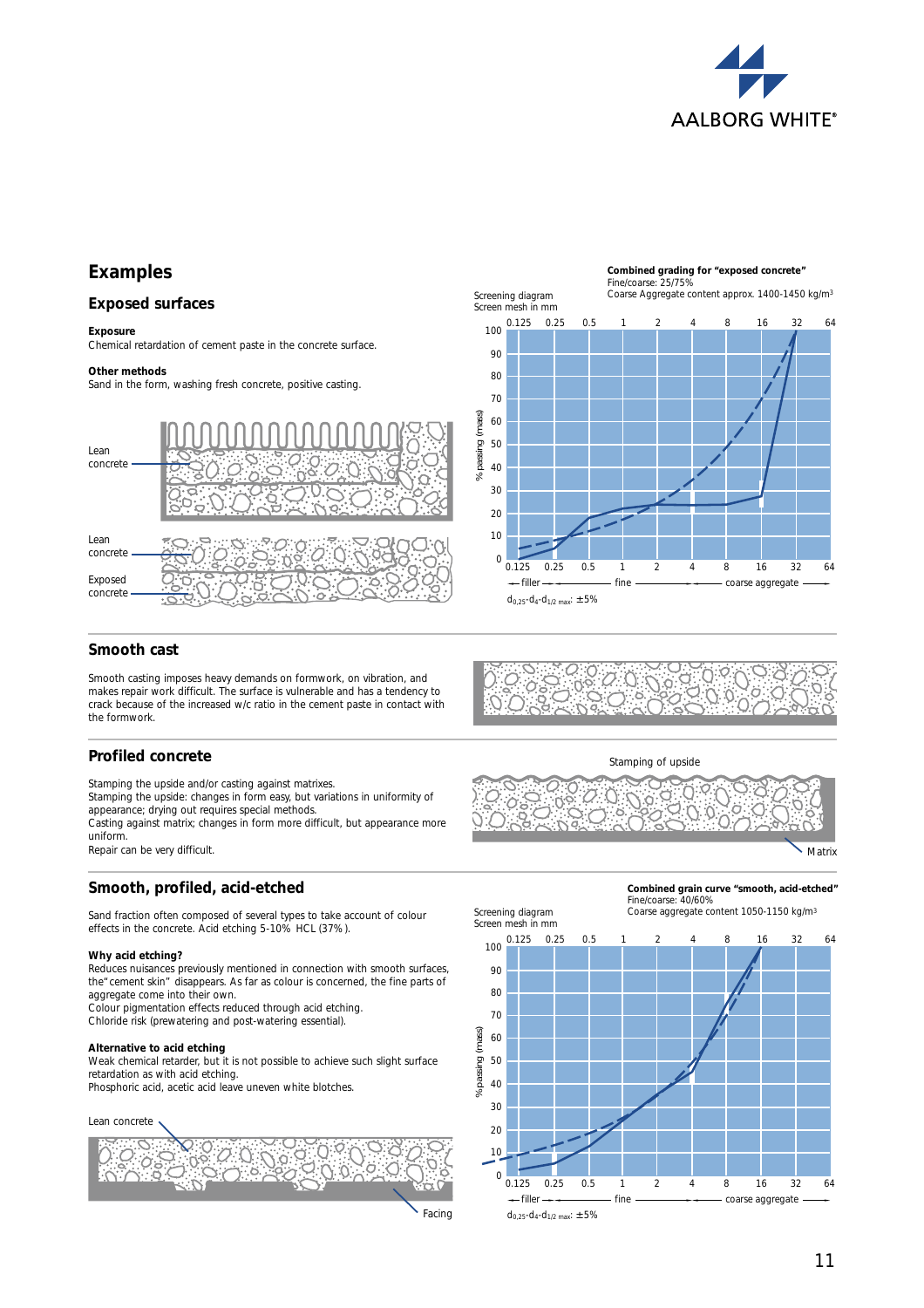## **Concrete vibration**

The colour of the finished concrete surface depends on many factors, including vibration.

Ordinary concrete often contains a large amount of entrapped air from the mixing process and from pouring into the form. To prevent many and large pores, this air must be removed. The process used for this purpose is vibration which removes the larger and irregular air bubbles. The greater the distance the air has to travel to the surface, the more the concrete has to be worked, therefore it is often difficult to limit the number of pores in walls and pillars in relation to deck constructions. The upper parts of walls and pillars are normally where most pores appear and therefore these parts of the construction require special treatment.

The concrete must normally be poured continuously in layers at an even rate. Pauses between layers often give rise to discoloration and pore formation. In general, the dumping height for poured concrete must not exceed 1 m. If this maximum is exceeded, there is considerable risk of separation.

Concrete is vibrated during casting in order to ensure denseness and homogeneity. The surface of the finished concrete is much dependent on the method of vibration used. Incorrect vibration can cause honeycombing, extensive colour variations, and, with loose formwork, cement slurry leakage. There are several methods of vibration, examples being poker vibration where a poker is pushed down into the cast concrete, or external vibrators mounted on the formwork so that the vibration produced is disseminated through the formwork and into the concrete.

With vibration it is important to use formwork that does not leak. When system formwork is used, the sections when assembled must be capable of withstanding stress. The forces generated by the pressure of poured concrete plus the vibration from vibrators can open joints.

When using a poker vibrator, it must be taken down into the concrete rapidly, then, after allowing it to operate for a short time at the deepest point, withdrawn slowly again so that no cavities form behind it. The whole process should take 15-30 seconds. This process helps the upward movement of entrapped air bubbles. Experienced concrete casters are able to judge when concrete has been sufficiently vibrated by looking at the surface. It should be closed by cement slurry, with just an occasional air blister appearing. When casting constructions of limited cross-sectional area, pillars for example, rapid insertion of the vibrator is important. If it is allowed to operate for too long in the upper layers the fine-grained constituents pack, so blocking the escape of larger air bubbles. This in turn leads to the formation of more pores in the finished concrete surface.

Concrete should, as far as construction-site conditions allow, be poured into formwork in horizontal layers of equal thickness. Under no circumstances should any layer be more



*Use of poker vibrator.*



*No overlap leaves areas uncompacted.*



*Overlap ensures full compaction.*

than half a metre thick. The aim is to cast the same layer thickness all the time. The poker vibrator must not be used to distribute the concrete as this will result in surface defects, and the concrete might separate. Pouring and vibrating must be timed in harmony so that the poured concrete becomes compacted correctly. In the case of very strict surface requirements as regards denseness and least possible number of pores, a reduction of the poured layer thickness to 30 cm is recommended. Layer thicknesses greater than 50 cm must be expected to give increased pore formation. There is also a risk of the appearance of layer division lines. A reduced layer thickness can be difficult to maintain, especially when thin walling is being cast.

If vibration is to be performed only in thin layers, e.g. when pouring floors, it is advantageous to insert the poker vibrator into the concrete at an angle. This compacts the concrete better, i.e. vibration is directed more towards the supporting structure than with a vertically inserted poker vibrator. When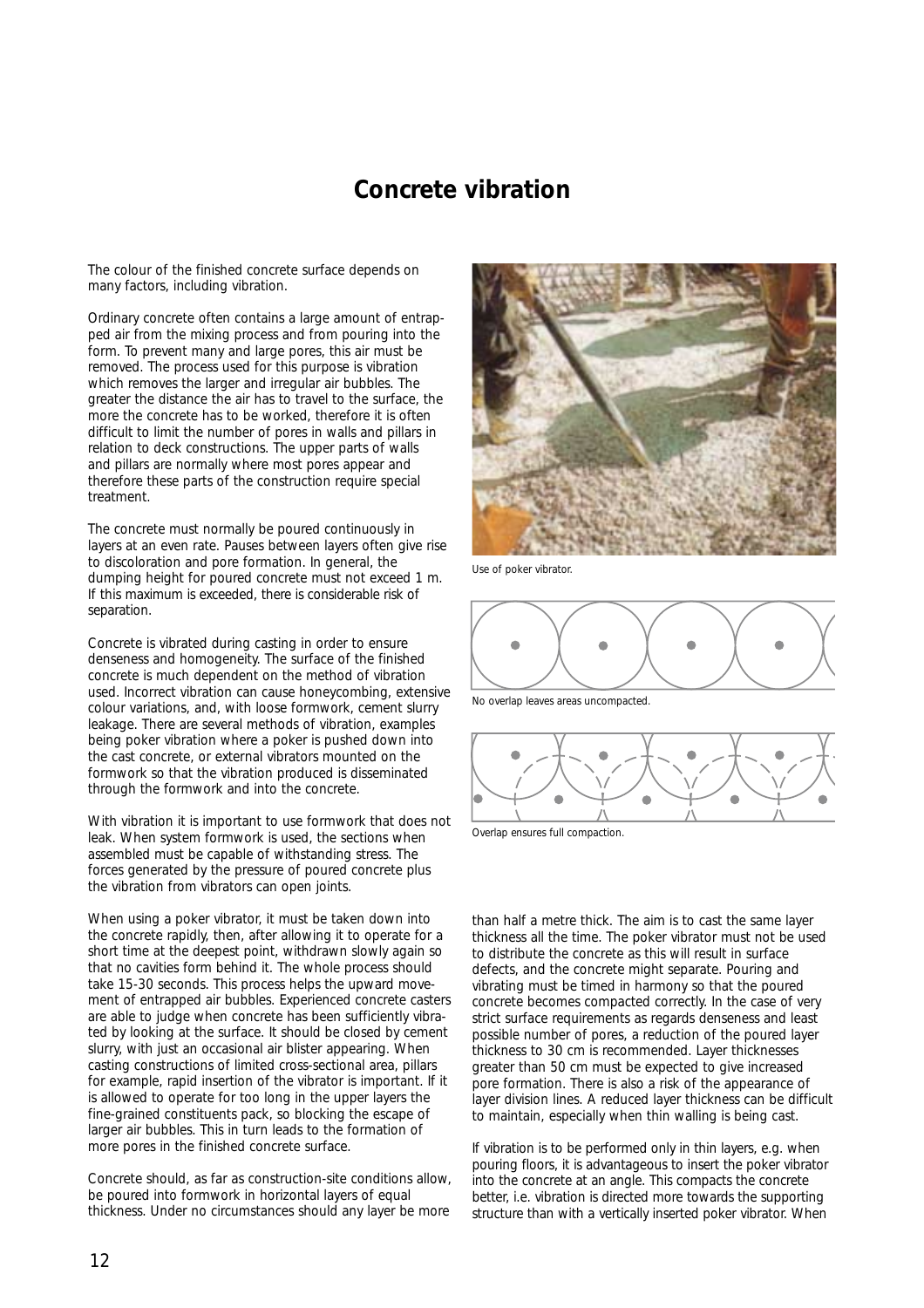



*Vibrating table for concrete elements for facings.*

this method is used, the angle and direction of the poker vibrator should be the same throughout the process.

When producing wall elements in horizontal moulds, poker vibrators, beam vibrators or form vibrators are suitable. Combinations of these types can also be used, depending on the shape of elements, reinforcement placing, and element thickness. Form vibration is most common for producing wall elements.

To ensure a minimum of air pores and to avoid "acoustic patterns" it is important to aim at mounting a few large vibrators on a correctly braced form. That is to say, it is advantageous to use four large RZ 165 K form vibrators which give a centrifugal force of 16,500 N at a speed of 3000 rev/min. Such vibrators are usually mounted at form ends.

If many, small form vibrators are used they can so to speak "cancel each other out" and give rise to poor compaction with the accompanying risk of too many air pores in the concrete surface.

Poker vibrators with long drive shaft or vibrators with built in motor and long cable are ideal where high, vertical walls and pillars are involved. These vibrators can be inserted through"ports" in the sides of forms. Uniform vibration throughout the entire height and uniform concrete are preconditions for a successful result and uniform concrete surface.

When using a vibrator in the vicinity of formwork, it must not be inserted down too closely to the surface of shuttering boards, etc., especially if the shuttering is so slender that it might begin to vibrate synchronously with the vibrator. The correct distance from formwork will depend on the radius of action of the vibrator. With thin concrete walls, poker insertions should be closer together to ensure even compaction. If the relationship between vibrator and formwork vibration does become badly distorted, e.g. if a

powerful poker is brought too close to shuttering, air might be sucked through joints in the formwork. The result will then be a surface with too many holes and sandy areas. If vibrators can come into contact with formwork, the possibility of such surfaces becoming damaged must not be overlooked. If very thin concrete constructions are involved, the vibrator can be fitted with a rubber cap.

With reinforced concrete, it is important that the reinforcement be positioned to allow insertion of the vibrator at the correct distances. If very close-pitched reinforcement makes pouring in uniformly thick layers impossible, it can become necessary to distribute the concrete with the poker vibrator. To prevent the relatively long vibration time giving rise to separation, each layer must here again be no more than 50 cm thick. The concrete must have a composition that gives" self-contained" flow without releasing water.

If pumped or liquid concrete is poured into narrow forms with close-pitched reinforcement, the vibrator used must have a diameter of 40 mm and the vibration time must be shorter than with stiffer concrete, i.e. 10-20 s per insertion. The precise sequence should be established by trial casting.

Where there are strict surface requirements, the height of each pouring layer must not exceed 30 cm. The vibrator must always be inserted to the same depth in the underlying, already vibrated, layer. The insertion points should be in a regular pattern of distribution. It might be advantageous to use a poker with a diameter of 40 mm.

Contact between poker and reinforcement close to shuttering can result in marks being left in the concrete surface, i.e. the appearance of the concrete surface is directly related to the condition of the formwork surface.It might be necessary to use a different method of vibration, depending on the formwork surface. It is therefore recommended that one or several trial castings be made in order to establish the most suitable method and the correct concrete composition.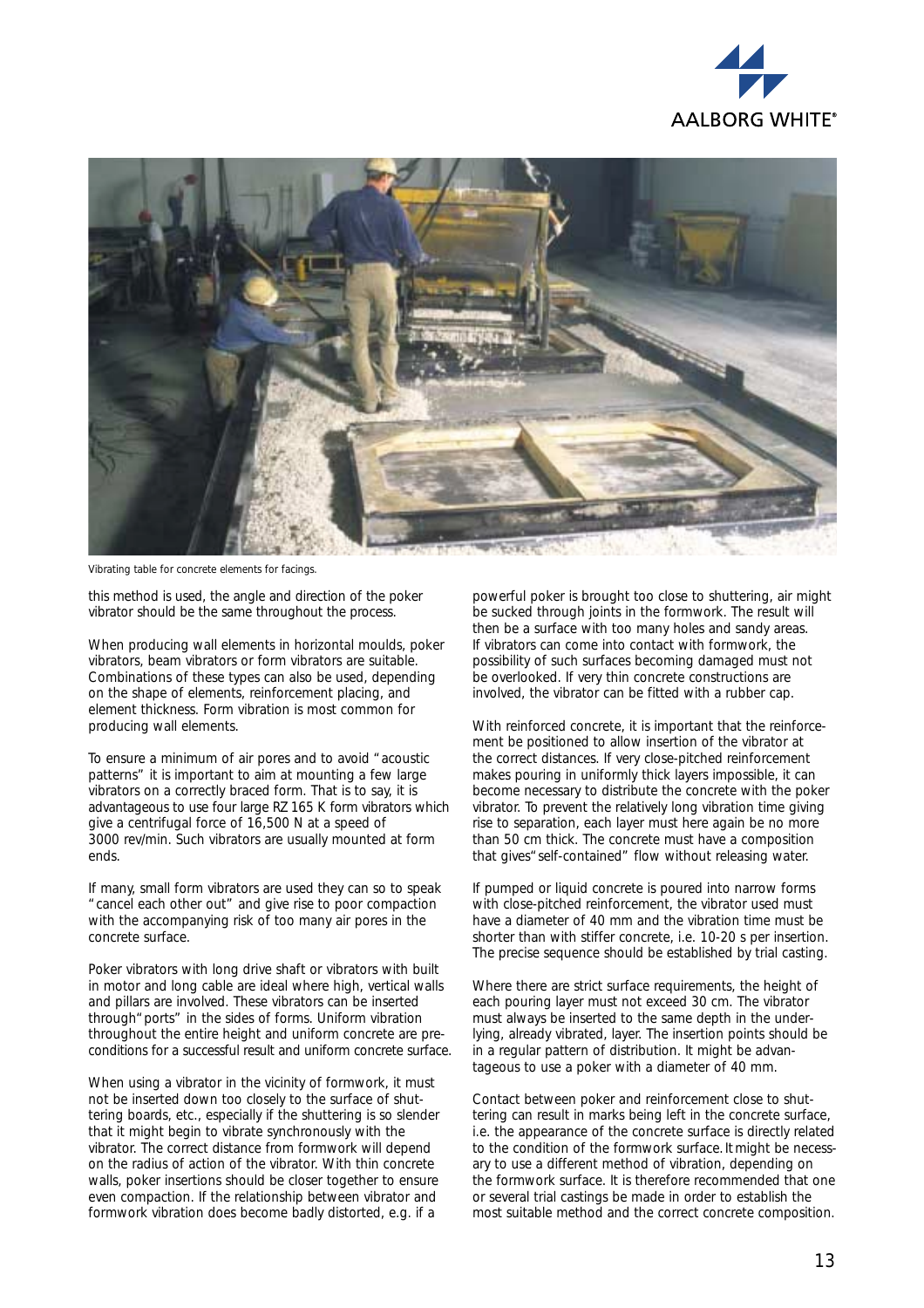## **Treatment of concrete**



To ensure durability, concrete must have good curing/ hardening conditions.

Good curing/hardening conditions in this context means that drying out of the newly-cast concrete is prevented and that it is not exposed to unfavourable temperature effects such as premature exposure to frost, large temperature variations, etc.

Protection against drying out is particularly vital within the first 24 hours of curing time. See the future European standard ENV 13670-1, Execution of Concrete Structures, etc.

Drying out can be prevented by:

- allowing formwork to stay in place,
- covering with vapour-proof membrane (plastic film, sealing agent),
- keeping the concrete surface wet.

## **Formwork**

Formwork itself will prevent a certain amount of drying out.

Formwork consisting of lacquered or oiled plywood and steel acts in the same way as plastic film, in that these materials are waterproof and non-absorbent.

With ordinary wooden shuttering, the actual moisture content of the wood is of great significance. Therefore it should be saturated with water before pouring. Fresh wood will retain moisture much longer than wood that has dried out and then been saturated repeatedly.

### **Plastic**

Plastic film laid or brought close to the concrete surface is an effective way of preventing evaporation. This however assumes that the form of the construction is regular without inward projections and corners, and that reinforcement bars, etc. do not protrude above the concrete surface.

Casts that are completed with substantial horizontal areas such as floors, facade and deck elements, are applications where plastic film is ideal.

It is important to ensure that film is held in position and cannot be blown off or lifted in folds that might create a wind tunnel effect. Torn plastic film should not be used again.

For the sake of the final surface finish, it might be necessary to delay covering until the concrete surface has gained a certain degree of strength and cannot be marked or deformed in any way by the application of plastic film. This problem can be avoided by using a sealing agent.

Preserving the surface appearance might also mean laying the plastic film so that it is in close contact with the concrete to prevent blotches and discoloration arising because of non-uniform protection or condensation on the underside of the film.

A plastic film lying direct on a wet/soft concrete surface will often result in shiny, smooth patches. This problem can be eliminated by using, for example, a covering of felt or geotextile before laying the plastic film.

Establishing effective protection with plastic film is difficult where walls, pillars, etc. are involved and great care is needed to avoid tearing the film and to ensure good joints. Strong adhesive tape is ideal for joining and repairing film.

## **Sealing agents**

Sealing agents are used primarily to protect fresh concrete, but can also give protection when formwork is removed.

It can be difficult to apply the appropriate amount of sealing agent to vertical surfaces and undersides. The risk is that it will run down and lead to uneven protection and permanent discoloration. Application by spraying several times solves such problems.

The main area of use for sealing agents, an area in which they have become widespread, is the protection of fresh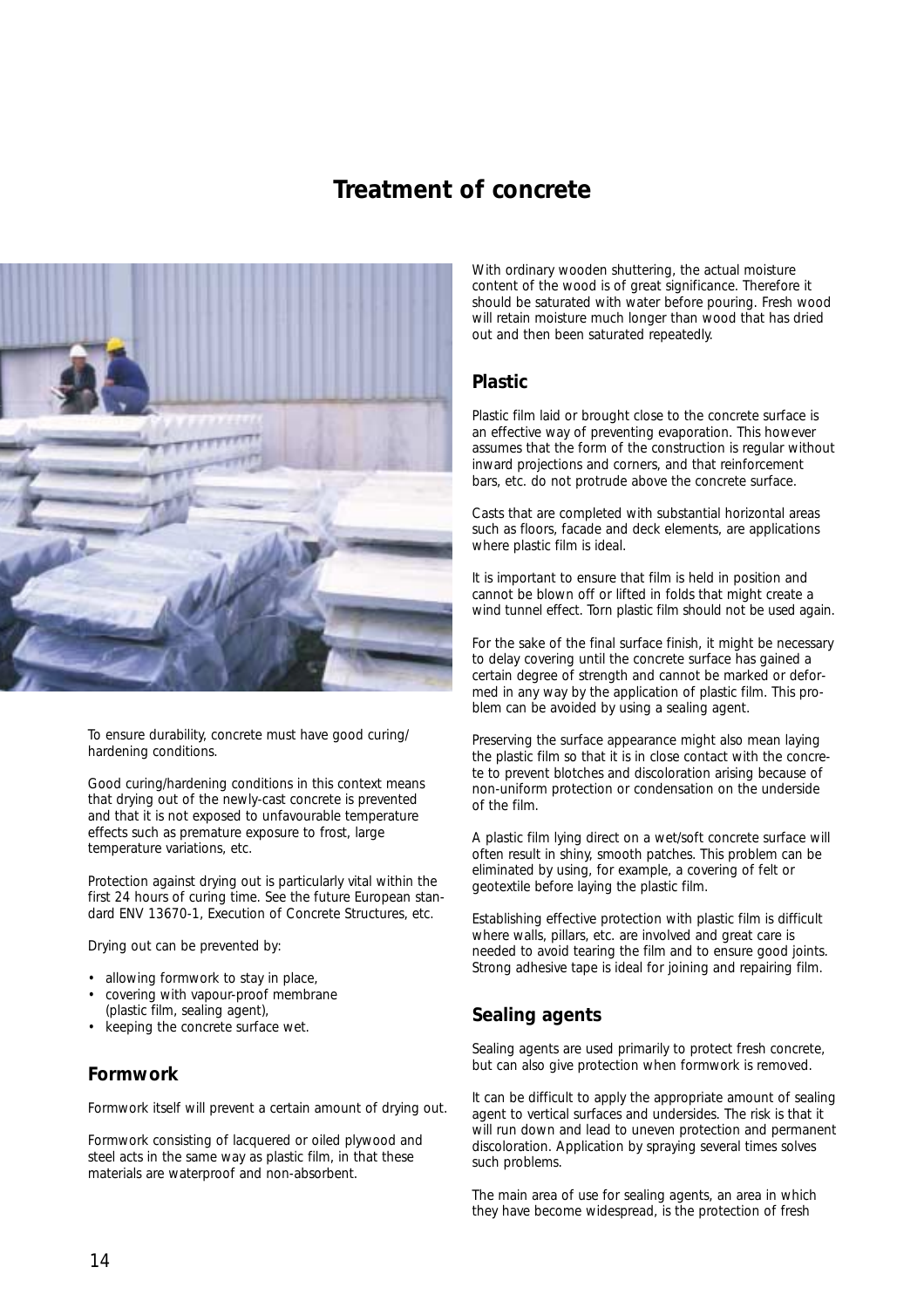

horizontal concrete surfaces. Their most obvious advantage is that they can be sprayed on without leaving marks in the hardening concrete. However, they do have a tendency to produce various shades of discoloration if spraying is not uniform or the concrete surface is uneven, etc. Information on the effectiveness of these agents should be obtained from the supplier before use.

It is important that the sealing agent used is applied in the prescribed quantities. Some products contain a colour pigment so that users are able to judge from the colour of the surface whether the correct quantity is being applied. In practice however, where large surfaces are involved, it can be difficult to ensure uniform and complete coverage without suitable spraying equipment.



*Plastic shrinkage may lead to cracks caused by the negative pressure found in the pore liquid when the concrete dries out.*

### **Theory**

Cement and water (cement paste) react and create a binder (cement gel) which cement the aggregates in the concrete.

Provided that sufficient water is available the reaction will run until the cement has reacted. For ordinary portland cement "sufficient water" means 40-45% by mass water in proportion to the cement (w/c ratio 0.40-0.45).

During the reactions part of this water (approx. 26% by mass) is bound chemically in the reaction products (cement gel), and the remaining part (19% by mass) is bound physically on the surfaces of the reaction products as well as in small pores. This water is called gel water. At normal temperatures the gel water will not be available for further reactions.

The ratios will often be as shown graphically in figure 4. At a w/c ratio over 0.40 a water surplus is seen which means that even with full hydration pores filled with water will be found, so-called capillary pores. The water in these pores can evaporate without causing any reduction in quality.

At high w/c-ratios with water surplus a certain water loss during the hardening will thus be possible without changing the final porosity. However, this should not be exploited deliberately, but is to be regarded as an extra safeguard.

At low w/c-ratios (e.g. 0.35) there will not be sufficient water to obtain a 100% hydration of the cement. At this w/c-ratio there are no capillary pores and the porosity which exists only as very thin gel pores is less than with a higher w/c-ratio. The reduced porosity (and the thin pores) explains the importance of the w/c-ratio in respect to strength and density.

Occasionally it is said that it is disadvantageous to produce concrete with a "deficit" of water. However, this is a misunderstanding as the final porosity of the cement paste is the most important while it is of secondary importance that the cement has not hydrated 100%. When you work with very low w/c-ratios you should however be aware that the concrete would be particularly sensitive to water loss, as the concrete does not contain surplus water. Even a modest water loss might therefore cause a significant reduction of the quality compared to the quality, which could have been obtained under favourable hardening conditions.

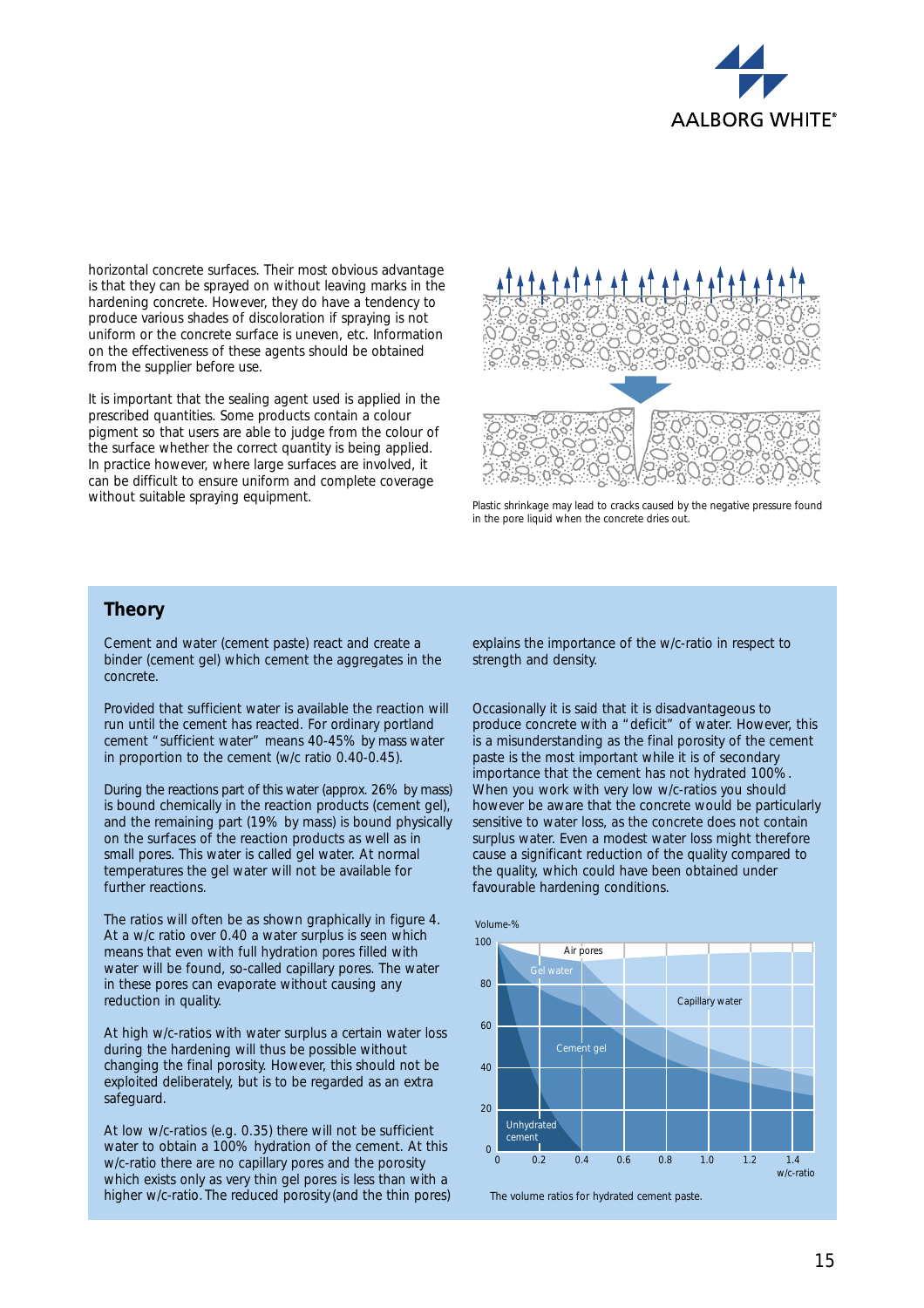## **Blotching...**

### **Efflorescence**

Most white discoloration on concrete surfaces is ordinary efflorescence – the result of a chemical reaction that leaves behind calcium carbonate. When construction takes place in warm, dry air, drying out will begin, the evaporation zone being transferred to the inner transverse section, i.e. the surface becomes dry and no lime-bearing moisture reaches the surface of the concrete. Conversely, if the ambient air is humid, it is highly probable that the lime solution will diffuse right up to the surface of the concrete, where evaporation can only occur slowly. Both warm and cold air can be humid, but in tempered zones the humid spring and autumn months are the worst where efflorescence is concerned, because in both seasons there are long uninterrupted periods of high humidity.

Other observations also suggest that efflorescence on new facades after longer periods of humidity can be eliminated or diminished if the humid period ends with rain that washes off the efflorescence before drying out and carbonisation take effect.

Sometimes, efflorescence is soft and rubs off. It can be removed dry with a stiff broom, followed by rubbing with a dry cloth and finally flushing with water. This kind of treatment should be performed in mild, good-drying weather.

Efflorescence can be a thin, even film or a thicker layer of salt bloom. It often appears as a powdery layer on concrete surfaces. It need not necessarily be white, but often assumes pastel-like shades. This phenomenon is particularly common to white concrete surfaces.

Calcium carbonates are sparingly soluble in water and are not readily dissolved by driving rain on facades. They often adhere to a surface quite firmly and cannot be completely dislodged by heavy showers, by flushing or by washing off. Calcium carbonate appears when moisture is present and is a chemical compound of calcium hydroxide and atmospheric carbon dioxide. The phenomenon of efflorescence is thus linked with the evaporation or drying conditions in and around the construction.

It should be mentioned that efflorescence on concrete surfaces can occur as the result of unfavourable storage conditions for concrete elements and other concrete items, and unfavourable site conditions. If concrete surfaces are exposed to draught combined with low temperature and high humidity, severe efflorescence will often appear. In connection with coloured concrete, such efflorescence often distorts or diminishes colour. It can therefore be wise to treat the surface of the concrete with a weak solution of hydrochloric acid (the concrete must be at least 24 hours old). Thorough flushing before and after acid flushing is necessary to make sure that acid is not sucked into the concrete.





*Coloured concrete with coloured efflorescence. Efflorescence caused by casting during the cold and rainy time of the year.*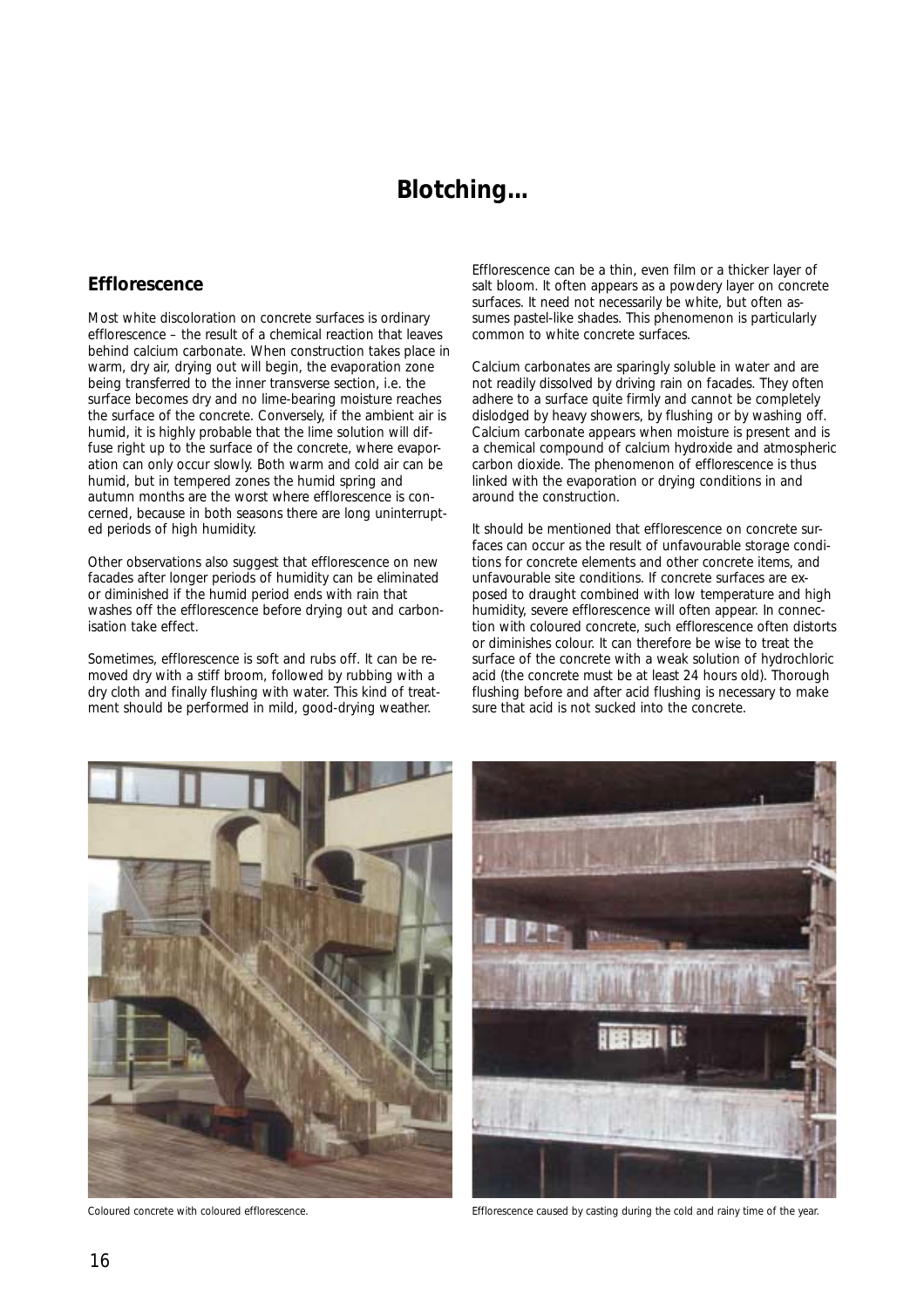

# **– and discoloration**

## **Discoloration of concrete facades**

Discoloration in the form of yellowing on white and light surfaces is often a problem. It is difficult to determine the causes of such discoloration; the phenomenon is often complicated. It is also difficult to eliminate this discoloration, irrespective of whether it occurs early or late. There are many conditions that can give rise to yellowing problems, e.g. in production (from concrete constituents), during pouring, from storage and transportation.

Yellow impurities can appear when facade elements are being erected. These can be the result of solutions created by rain and moisture on reinforcement and metal objects stored on floors. Such yellow-brown solutions penetrate element joints and lead to yellowing problems in the form of streaks and spots.

In recent years, yellowing problems have arisen in connection with soluble substances in insulating materials and have resulted in uniform yellowing over the entire facade element. This is because the material has to some extent become slightly moistened while being kept in a damp room or

storage space. Certain chemical reactions can be initiated even as early as the pouring stage when impurities penetrate down into the freshly-poured white facings. This applies to all forms of mineral wool insulation and experience shows that although such discoloration does disappear, the process can take from 1 to 3 years.

During the storage of facade elements with insulating materials, unfortunate discoloration can occur at the storage facility or on the building site. If they are stored for longer periods in wet weather, the insulating materials will as a rule absorb much moisture. In time, water soaks through the material across the whole width and height of elements so that it eventually acts as a sponge. When the elements are used and building heating starts to take effect, drying out of the outside walls leads to yellowing of the facade. As just described, the discoloration will disappear.

Yellowing can also occur later on already erected facades. This can usually be attributed to sulphurous and acid combinations that arise in polluted industrial areas. As a rule this kind of discoloration can be removed by high-pressure washing down.



*Strong discoloration can be avoided by rainwater being appropriately drained off.*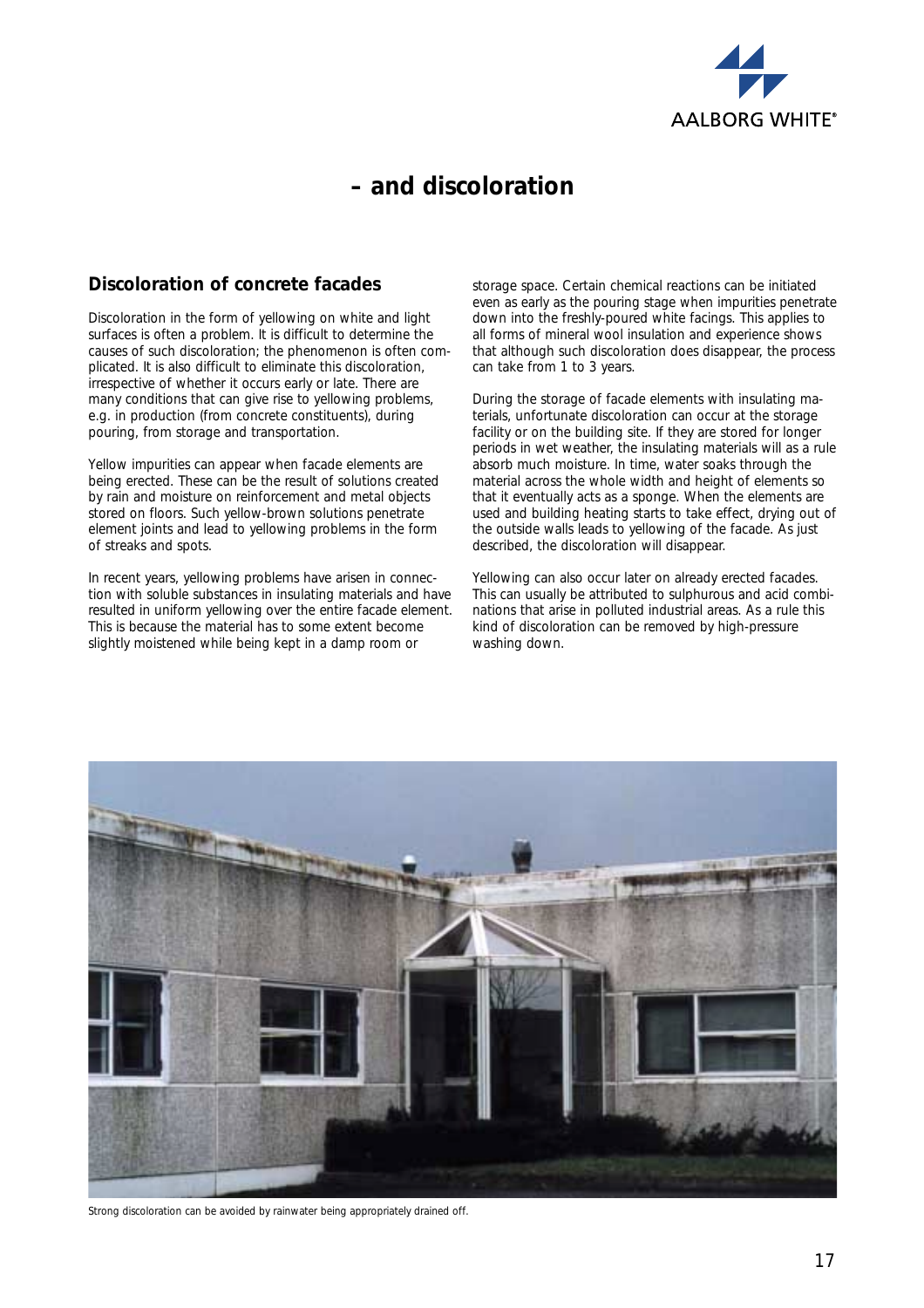## **Pore formation**

A special phenomenon in casting untreated surfaces is air pores. These are created by air and water which during compaction remain adhered to the surface. The number and size of air pores will depend on the composition of the concrete, not least on its water content, the surface of formwork, the formwork oil used, and compaction. Where wallpaper is to be used, surface air pores of up to 1 mm can often be permitted, but if surfaces are to be painted, the pores must not be larger than 0.5 mm. Where surfaces are to remain untreated, air pores can be unsightly when they are concentrated in spots or streaks.

Experience shows that air pores are often more likely to appear in vertical rather than horizontal surfaces, and that they appear less seldom where the pressure of concrete on formwork is high, i.e. in the lower parts of the form. The concentration of surface pores often seen in the upper parts of a poured layer of concrete can be reduced by the artificial application of overpressure at the conclusion of casting. A particular point of interest here is that air pores can be avoided by, for example, using shuttering with a coarse surface. The indication is thus that the use of smooth formwork contributes to the formation of air pores. Therefore the oil used to "smooth out" formwork is also a contributory factor.

The conditions that promote pore formation are, first and foremost, formwork materials that are too dense and the use of mineral oil without additives. A lean, particularly soft concrete gives significantly more pores than rich, soft concrete.



*Example of pore formation from the incorrect choice or pre-treatment of formwork material.*



*Example of pore formation from pouring and vibration.*

Water pores are formed by water concentrations being entrapped between formwork and concrete.When the water disappears, the pore remains in the surface. Water concentrations come mainly from the concrete, but entrapped water from formwork, reinforcement and transportation equipment can also give rise to pore formation. Compared to air pores, water pores are large. It is not uncommon to see water pores up to 5 mm. They are irregular in shape and the bottom of the pore is often covered by a thin layer of cement slurry. Pores are often characterised by the presence, immediately under the pore, of streaks left by water.

Pores can also be created by formwork oil. During vibration, superfluous formwork oil can form into drops that create surface pores in hardened concrete. These usually appear in the lower parts of forms, in that superfluous oil percolates down along the form sides. The pores are uneven, characterised by discoloration in and around them. They are usually  $1-3$  mm in size.

Pore formation can be caused by different factors. The fineness of the cement and the dispersal of cement paste have an influence on the flow characteristics of the concrete. During compaction, the cement paste acts as a lubricant for aggregates so that they can be packed and fill voids. The water/cement ratio also plays a large role. Concrete with a high w/c ratio will separate if over-vibrated, thus giving rise to a large risk of water pores on the surface against formwork. The use of water reducing and high range water reducing agents will reduce the w/c ratio and give concrete which is more workable. Concrete with a relatively low w/c ratio quite often requires strong compaction to achieve a suitable density. Intense compaction by vibration, etc. increases the risk of pore formation. It is therefore advantageous to use additives that give better flow characteristics which in turn permits a reduction in the use of intense vibration.

The aggregate composition has much influence on pore formation. A well-defined grain curve with a suitable content of filler grain (<1/4 mm) gives concrete good compaction characteristics. Furthermore, it does not leave much space for free water and free air in the concrete, i.e. it reduces the risk of pore formation. The maximum grain size in aggregate and grain shape are also significant. The general rule is that coarse aggregate, i.e. large maximum grain size, increases pore formation, compared to smaller grain size. Coarser aggregate materials with irregular shapes absorb far more air at the surface than natural, rounded, smooth aggregate. Some causes of pore formation on concrete surfaces must also be looked for in the way the concrete is transported, poured and compacted. For example, air can be whipped in during transport and drawn in during pouring; the thickness of poured layers can vary; degrees of compaction from vibration can differ. These factors all to some extent promote pore formation.

Experience shows that the content of filler for smooth-cast surfaces should occupy between 5 and 10% of the grain curve. It is important to keep the screening value within very narrow limits. Filler material should consist of cubic and rounded grains.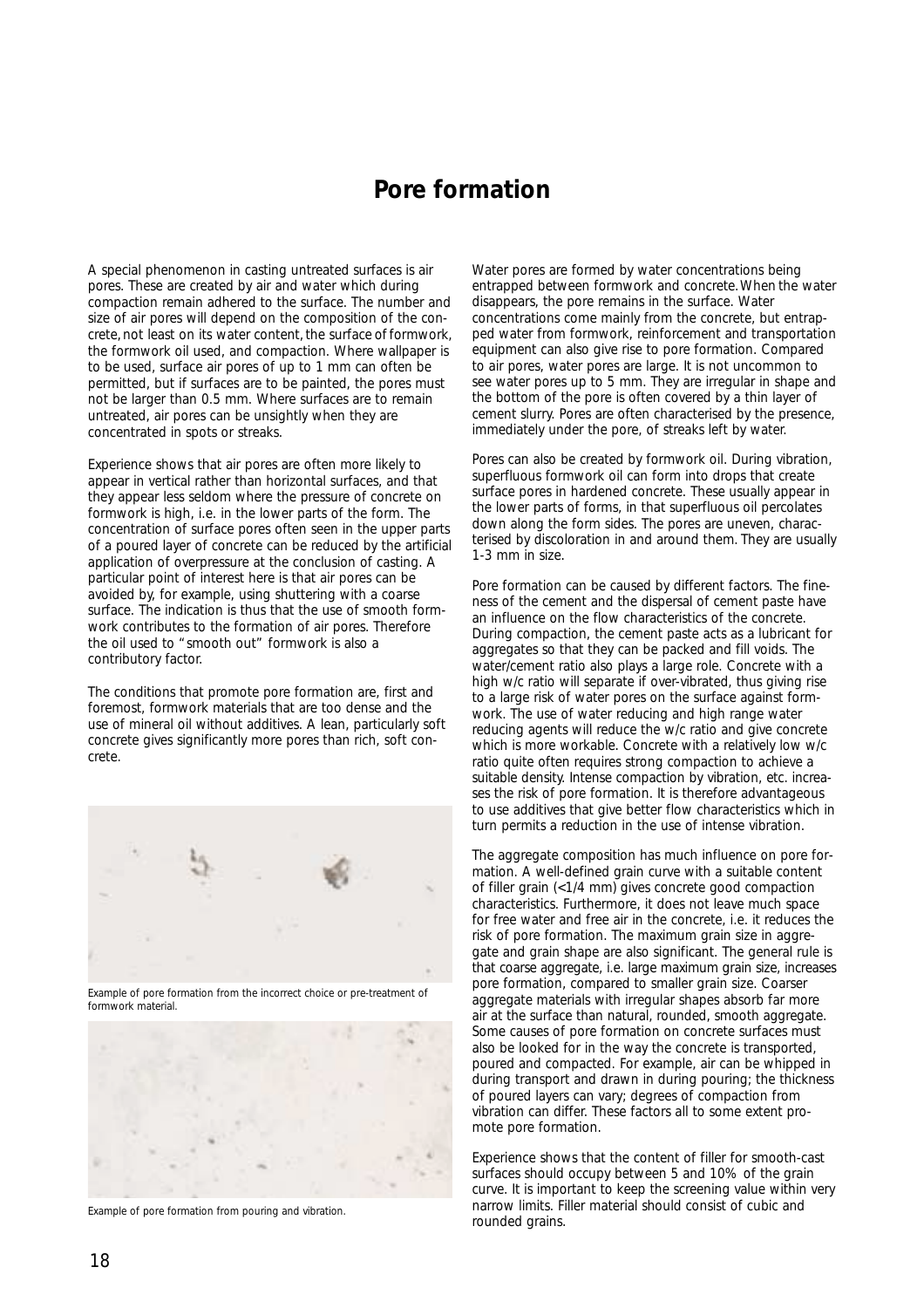

# **Environmental effects**

The appearance of a concrete surface will change in the course of time, the main cause being rain and pollution. Because of contaminants in rain, many buildings change in this way after just a few years.

### **Dirtying**

In this context, dirtying is to be understood as the distribution of visible dirt on facades. Particle-formed contaminants are deposited on horizontal or inclined surfaces where they then become distributed by heavy rain. Areas exposed to much rain are in fact cleaned relatively thoroughly. Where rainfall is less, contaminants and weathering agents are transported down over the facade. Here the water evaporates leaving the dirt behind. The direction in which heavy rain is driven gives variation in dirt patterns. Looking at the direction of water flow down a facade it can be seen that the upper third and associated corners become cleaned first. The next third is often cleaned very unevenly.

#### **Facade cleaning**

In principle, it must be assumed that all cleaning damages a concrete facade. It must therefore not be used until the damage caused by cleaning is less than that caused by dirt deposition on concrete surfaces.

With regular maintenance however, the degree of dirtying can be kept at an absolute minimum so that cleaning can be performed using gentle methods. When dirt is allowed to accumulate its acidity increases, i.e. rain carries the acid. When the water evaporates the acid concentration is increased.

Facades exposed to such conditions over long periods can be so badly affected by dirt that severe corrosion can be seen on their surfaces.

There are many ways of cleaning facades, from the use of pure water, neutral alkalis, acidic cleaning agents, mechanical equipment where dirt is removed carefully using small brushes and scalpels, to more powerful forms such as sand-blasting.

With facade cleaning, cooperation between architect and contractor is essential. Cleaning to give a clean appearance to the building is often not necessary as a means of protection against damage from pollution. Moreover, satisfactory cleaning can often leave the building with darker surfaces where dirt has been allowed to remain for several years. The contractor is therefore obliged to inform the architect or the consulting engineer of the consequential damage that might ensue from washing to achieve a high degree of optical cleanliness. The contractor must of course be familiar with the chemicals to be used and the types of concrete surfaces that require cleaning.

The most gentle form of cleaning is obtained when pure water is used. Effectiveness can be improved by operating with high pressure and coarse brushing (large automatic equipment perhaps). The brushes must not be so coarse that they damage the concrete surface

The next step in increasing cleaning effectiveness is to add neutral cleaning agents, as used in the home for example. The most important function of these agents is to reduce the surface tension of the water so that it is better able to penetrate surface deposits and dissolve the dirt.

Steam cleaning was once a widespread method, but is becoming increasingly unpopular in Europe because the additives used in the water – soda and phosphates – can damage concrete surfaces. Hydrofluoric acid or cleaning agents based on this substance are often used. Such agents are particularly good.

Another substance often seen is hydrochloric acid. It should be emphasised here that surfaces to be washed with this substance must be made very wet before it is applied so that only the surface comes into contact with the relatively strong acid. The solution recommended is 1:15 (1 part 37% hydrochloric acid to 15 parts water).

On only slightly dirty surfaces, oxalic acid is a possibility. This substance is gentler with lime compounds than many other acids.

Finally, cleaned facades can be given a protective surface treatment, e.g. transparent mat silicone which also allows the facade to breathe, i.e. it allows diffusion.

If the facade is porous, rain will initially be absorbed by the construction. In the case of a closed smooth structure which is non-absorbent, rainwater flows down the surface very quickly. Here, dirt manifests itself much farther down.

How quickly dirt patterns emerge depends on climatic conditions and the degree of pollution. Because of pollution caused by traffic, etc. the problem is common in larger conurbations. Typically, south and west-facing facades are more badly affected than those that face north and east.



*Dirt on a gable because of shadowing from a neighbouring gable.*